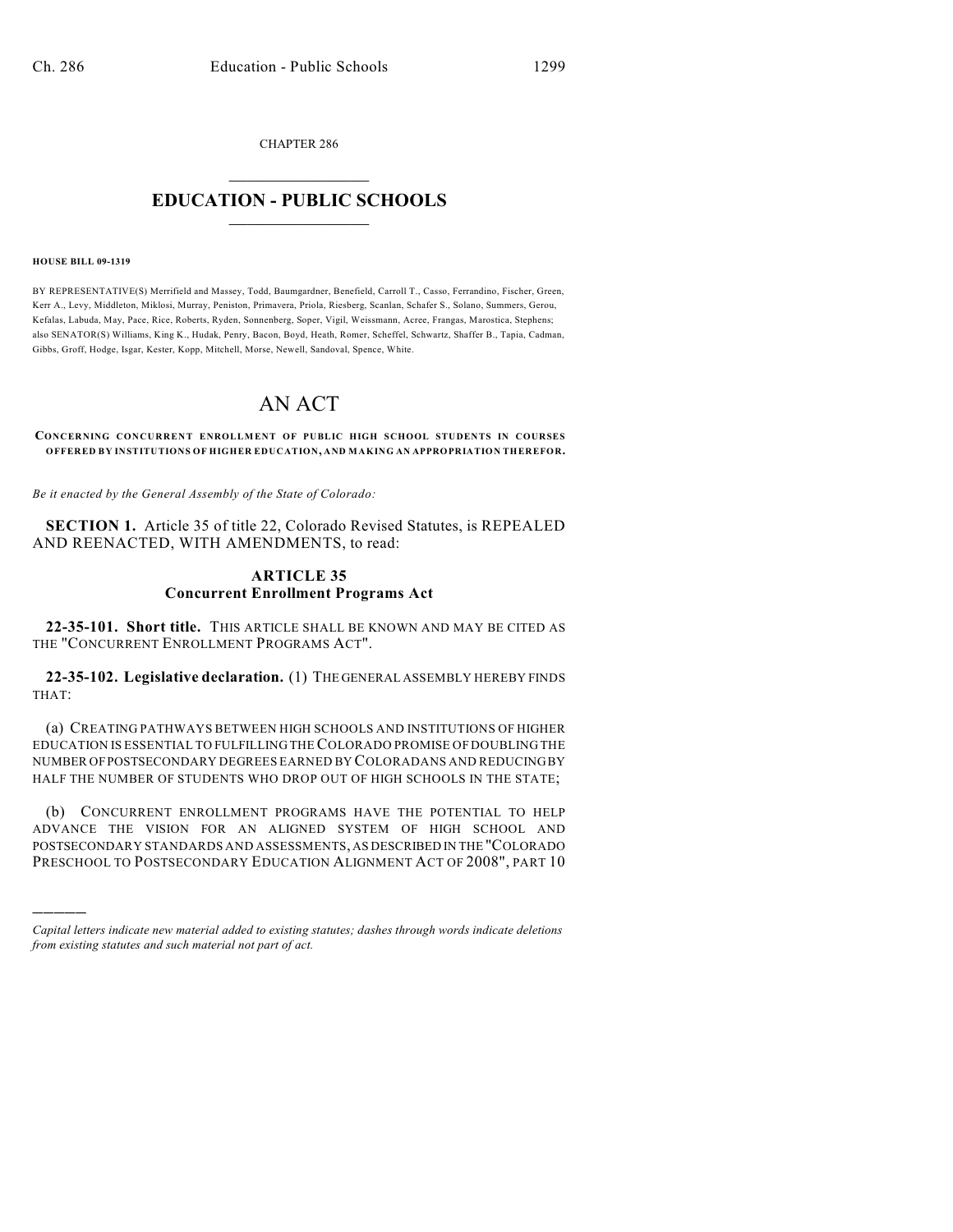OF ARTICLE 7 OF THIS TITLE;

(c) CONCURRENT ENROLLMENT PROGRAMS HAVE EXISTED FOR MANY YEARS BUT WITH LITTLE STATE COORDINATION, LIMITED ATTENTION TO QUALITY AND CONSISTENCY, AND NO ACCOUNTABILITY. AS A RESULT, ACCESS HAS BEEN NECESSARILY LIMITED.

(d) HISTORICALLY, THE BENEFICIARIES OF CONCURRENT ENROLLMENT PROGRAMS HAVE OFTEN BEEN HIGH-ACHIEVING STUDENTS. THE EXPANDED MISSION OF CONCURRENT ENROLLMENT PROGRAMS IS TO SERVE A WIDER RANGE OF STUDENTS, PARTICULARLY THOSE WHO REPRESENT COMMUNITIES WITH HISTORICALLY LOW COLLEGE PARTICIPATION RATES.

(e) THE STATE SHOULD IMPROVE TEACHERS', ADMINISTRATORS', AND PARENTS' ACCESS TO INFORMATION CONCERNING CONCURRENT ENROLLMENT PROGRAMS;

(f) THE EMERGING ECONOMIC REALITY IS THAT A POSTSECONDARY CREDENTIAL OF SOME KIND IS THE MINIMUM EDUCATIONAL REQUIREMENT FOR A JOB THAT EARNS A LIVING WAGE IN COLORADO. IN SPITE OF THIS, THE NUMBER OF STUDENTS IN COLORADO WHO EARN A POSTSECONDARY CREDENTIAL IS DISPROPORTIONATELY LOW WHEN COMPARED TO OTHER STATES.

(g) ALL OF THE STATE'S HIGH SCHOOLS SHOULD EVENTUALLY DEVELOP EQUITABLE ACCESS TO CONCURRENT ENROLLMENT PROGRAMS TO PROVIDE THE INFRASTRUCTURE NECESSARY TO IMPROVE HIGH SCHOOL RETENTION, TO MOTIVATE YOUNG PEOPLE TO TAKE SERIOUSLY THE NEED TO BECOME POSTSECONDARY- AND WORKFORCE-READY, AND TO ACCELERATE STUDENTS' PROGRESS TOWARD A POSTSECONDARY CREDENTIAL.

(2) THE GENERAL ASSEMBLY FURTHER FINDS AND DECLARES THAT, FOR PURPOSES OF SECTION 17 OF ARTICLE IX OF THE STATE CONSTITUTION, PROVIDING FUNDING FOR CONCURRENT ENROLLMENT PROGRAMS IS A PERMISSIBLE USE OF THE MONEYS IN THE STATE EDUCATION FUND BECAUSE THE MONEYS ARE BEING USED FOR ACCOUNTABLE SCHOOL REFORM, FOR ACCOUNTABLE PROGRAMS TO MEET STATE ACADEMIC STANDARDS, AND FOR CLASS SIZE REDUCTION.

(3) THE GENERAL ASSEMBLY FURTHER FINDS AND DECLARES ITS INTENTION THAT THE ADMINISTRATIVE COSTS INCURRED BY THE DEPARTMENT OF EDUCATION IN ITS IMPLEMENTATION OF THE ACCELERATING STUDENTS THROUGH CONCURRENT ENROLLMENT PROGRAM CREATED IN SECTION 22-35-108 SHALL BE SUPPORTED BY FEDERAL FUNDS AVAILABLE FOR GOVERNMENT SERVICES PURSUANT TO SECTION 14002 OF TITLE XIV OF THE FEDERAL "AMERICAN RECOVERY AND REINVESTMENT ACT OF 2009", PUBLIC LAW 111-5 OF THE ONE HUNDRED ELEVENTH UNITED STATES CONGRESS.

(4) NOW, THEREFORE, TO BROADEN ACCESS TO AND IMPROVE THE QUALITY OF CONCURRENT ENROLLMENT PROGRAMS, THE GENERAL ASSEMBLY CONCLUDES THAT IT IS APPROPRIATE AND IN THE BEST INTERESTS OF THE STATE TO SUPPORT POLICIES DESIGNED TO IMPROVE COORDINATION BETWEEN INSTITUTIONS OF SECONDARY EDUCATION AND INSTITUTIONS OF HIGHER EDUCATION AND TO ENSURE FINANCIAL TRANSPARENCY AND ACCOUNTABILITY.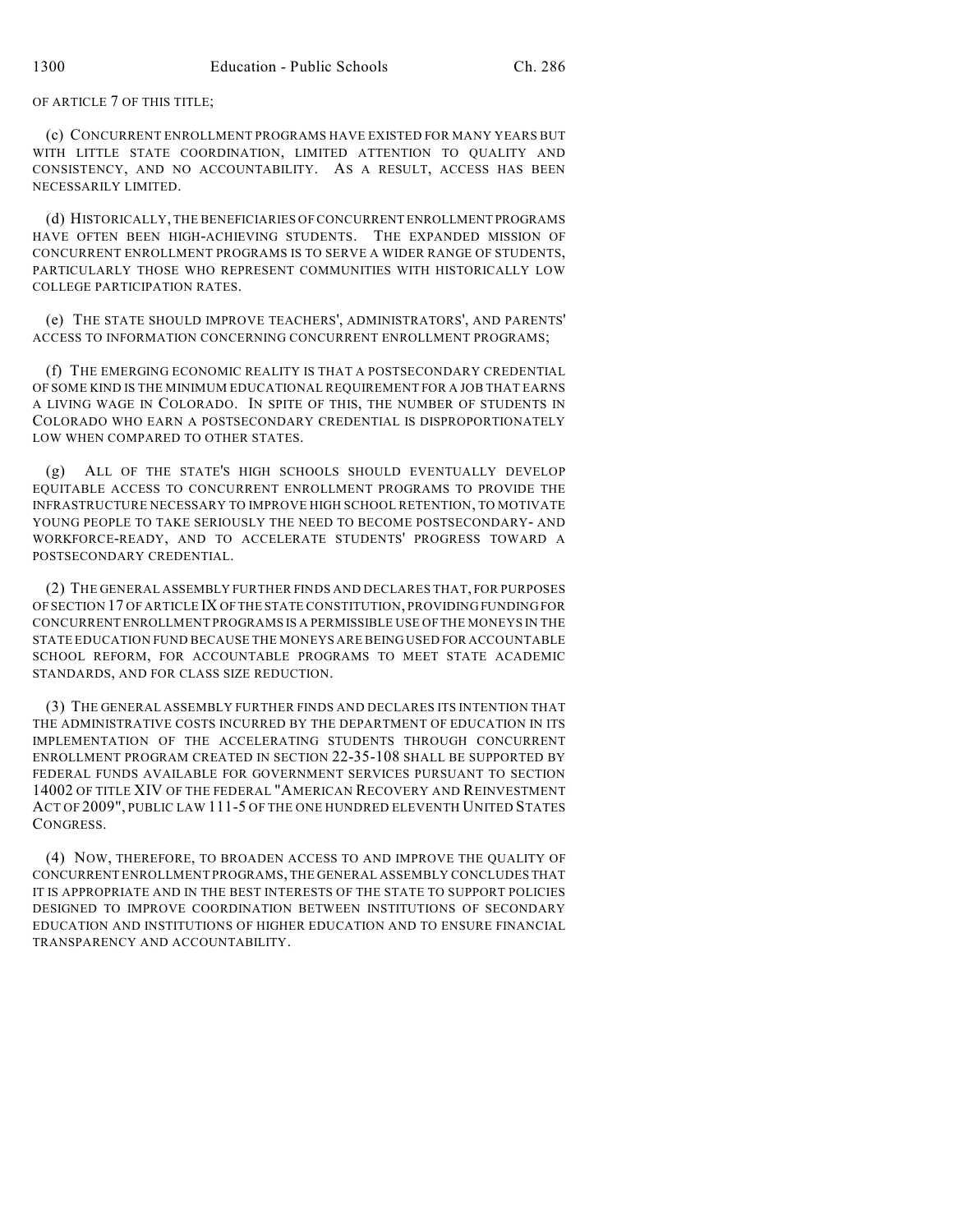**22-35-103. Definitions.** AS USED IN THIS ARTICLE, UNLESS THE CONTEXT OTHERWISE REQUIRES:

(1) "ASCENT PROGRAM" MEANS THE ACCELERATING STUDENTS THROUGH CONCURRENT ENROLLMENT PROGRAM CREATED IN SECTION 22-35-108.

(2) "BASIC SKILLS COURSE" SHALL HAVE THE SAME MEANING AS SET FORTH IN SECTION 23-1-113 (1) (b) (II) (A.7), C.R.S.

(3) "BOARD" MEANS THE CONCURRENT ENROLLMENT ADVISORY BOARD CREATED IN SECTION 22-35-107.

(4) "BOARD OF COOPERATIVE SERVICES" OR "BOCES" MEANS A BOARD OF COOPERATIVE SERVICES CREATED AND OPERATING PURSUANT TO ARTICLE 5 OF THIS TITLE THAT OPERATES ONE OR MORE PUBLIC SCHOOLS.

(5) "COMMISSION" MEANS THE COLORADO COMMISSION ON HIGHER EDUCATION CREATED PURSUANT TO SECTION 23-1-102, C.R.S.

(6) "CONCURRENT ENROLLMENT" MEANS THE SIMULTANEOUS ENROLLMENT OF A QUALIFIED STUDENT IN A LOCAL EDUCATION PROVIDER AND IN AN INSTITUTION OF HIGHER EDUCATION PURSUANT TO THE PROVISIONS OF THIS ARTICLE.

(7) "COOPERATIVE AGREEMENT" MEANS AN AGREEMENT ENTERED INTO BY A LOCAL EDUCATION PROVIDER AND AN INSTITUTION OF HIGHER EDUCATION PURSUANT TO SECTION 22-35-104 (6).

(8) "DEPARTMENT" MEANS THE DEPARTMENT OF EDUCATION CREATED AND EXISTING PURSUANT TO SECTION 24-1-115, C.R.S.

(9) "DISTRICT CHARTER SCHOOL" MEANS A CHARTER SCHOOL AUTHORIZED BY A SCHOOL DISTRICT PURSUANT TO PART 1 OF ARTICLE 30.5 OF THIS TITLE THAT SERVES ANY OF GRADES NINE THROUGH TWELVE.

(10) "EARLY COLLEGE" MEANS A SECONDARY SCHOOL THAT PROVIDES ONLY A CURRICULUM THAT IS DESIGNED IN A MANNER THAT ENSURES THAT A STUDENT WHO SUCCESSFULLY COMPLETES THE CURRICULUM WILL HAVE COMPLETED EITHER AN ASSOCIATE'S DEGREE OR SIXTY CREDITS TOWARD THE COMPLETION OF A POSTSECONDARY CREDENTIAL. "EARLY COLLEGE" INCLUDES ONLY THE FOLLOWING:

(a) DOLORES HUERTA PREPARATORY HIGH SCHOOL IN PUEBLO;

(b) SOUTHWEST EARLY COLLEGE CHARTER HIGH SCHOOL IN DENVER;

- (c) FRONT RANGE EARLY COLLEGE IN DENVER;
- (d) COLORADO SPRINGS EARLY COLLEGES IN COLORADO SPRINGS;
- (e) EARLY COLLEGE HIGH SCHOOL IN ARVADA;
- (f) A SECONDARY SCHOOL THAT SATISFIES THE PROVISIONS OF THIS SUBSECTION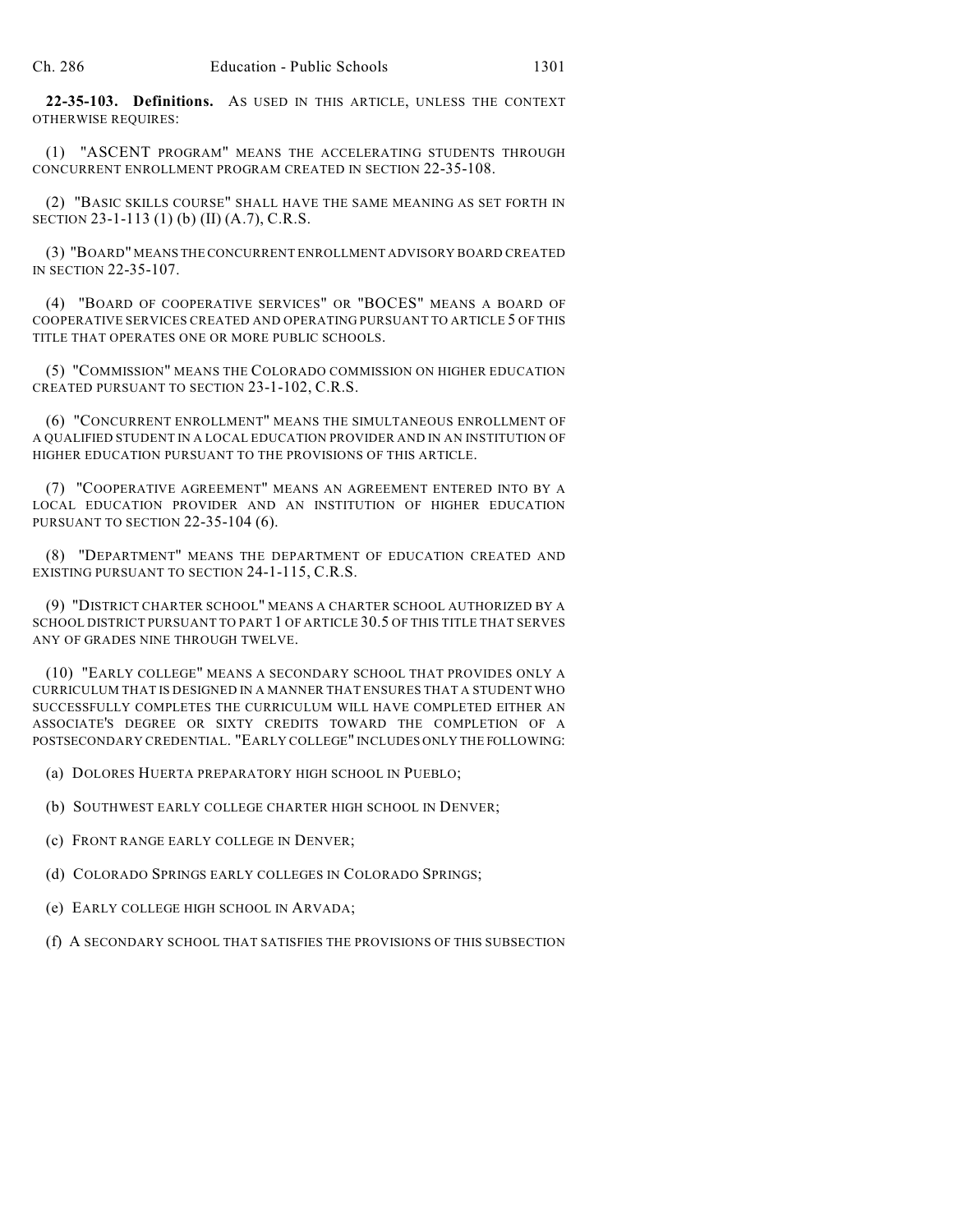(8) AND IDENTIFIES ITSELF AS AN "EARLY COLLEGE" ON THE EFFECTIVE DATE OF THIS ARTICLE; AND

(g) A SECONDARY SCHOOL THAT IS DESIGNATED, AFTER THE EFFECTIVE DATE OF THIS ARTICLE, AS AN EARLY COLLEGE BY THE STATE BOARD OF EDUCATION.

(11) "INSTITUTE CHARTER SCHOOL" MEANS A CHARTER SCHOOL AUTHORIZED BY THE STATE CHARTER SCHOOL INSTITUTE PURSUANT TO PART 5 OF ARTICLE 30.5 OF THIS TITLE THAT SERVES ANY OF GRADES NINE THROUGH TWELVE.

(12) "INSTITUTION OF HIGHER EDUCATION" MEANS:

(a) A STATE UNIVERSITY OR COLLEGE, COMMUNITY COLLEGE, JUNIOR COLLEGE, LOCAL DISTRICT COLLEGE, OR AREA VOCATIONAL SCHOOL DESCRIBED IN TITLE 23, C.R.S.; OR

(b) AN EDUCATIONAL INSTITUTION OPERATING IN THIS STATE THAT:

(I) DOES NOT RECEIVE STATE GENERAL FUND MONEYS IN SUPPORT OF ITS OPERATING COSTS;

(II) ADMITS AS REGULAR STUDENTS ONLY PERSONS HAVING A HIGH SCHOOL DIPLOMA OR THE RECOGNIZED EQUIVALENT OF SUCH A CERTIFICATE;

(III) IS ACCREDITED BY A REGIONAL ACCREDITING AGENCY OR ASSOCIATION;

(IV) PROVIDES AN EDUCATIONAL PROGRAM FOR WHICH IT AWARDS A BACHELOR'S DEGREE OR A GRADUATE DEGREE;

(V) IS AUTHORIZED BY THE DEPARTMENT OF HIGHER EDUCATION TO DO BUSINESS IN COLORADO PURSUANT TO SECTION 23-2-103.3, C.R.S.;

(VI) MAINTAINS A PHYSICAL CAMPUS OR INSTRUCTIONAL FACILITY IN COLORADO; AND

(VII) HAS BEEN DETERMINED BY THE UNITED STATES DEPARTMENT OF EDUCATION TO BE ELIGIBLE TO ADMINISTER FEDERAL FINANCIAL AID PROGRAMS PURSUANT TO TITLE IV OF THE FEDERAL "HIGHER EDUCATION ACT OF 1965", AS AMENDED.

(13) "LOCAL EDUCATION PROVIDER" MEANS A SCHOOL DISTRICT, A BOARD OF COOPERATIVE SERVICES, A DISTRICT CHARTER SCHOOL, OR AN INSTITUTE CHARTER SCHOOL.

(14) "POSTSECONDARY EDUCATION" MEANS ALL FORMAL PUBLIC EDUCATION THAT REQUIRES AS A PREREQUISITE THE ACQUISITION OF A HIGH SCHOOL DIPLOMA, ITS EQUIVALENT, OR THE ACHIEVEMENT OF A MINIMUM SCORE ON A PLACEMENT ASSESSMENT THAT IS ADMINISTERED BY AN INSTITUTION OF HIGHER EDUCATION, WHICH MINIMUM SCORE IS DETERMINED BY THE INSTITUTION. "POSTSECONDARY EDUCATION" INCLUDES PROGRAMS RESULTING IN THE ACQUISITION OF A CERTIFICATE, AN ASSOCIATE DEGREE OF APPLIED SCIENCES, AN ASSOCIATE DEGREE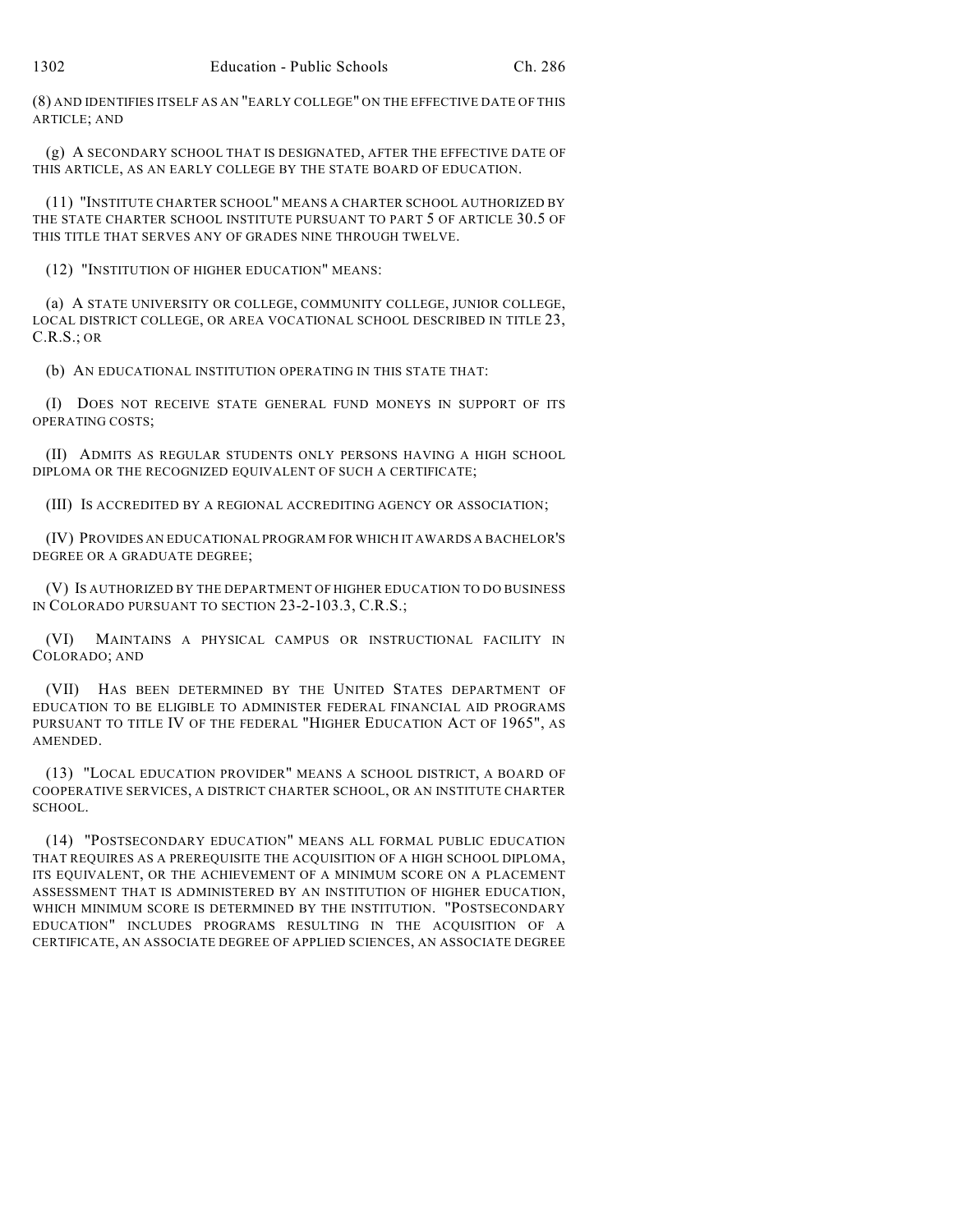OF GENERAL STUDIES, AN ASSOCIATE DEGREE OF ARTS, OR AN ASSOCIATE DEGREE OF SCIENCE AND ALL BACCALAUREATE DEGREE PROGRAMS.

(15) "QUALIFIED STUDENT" MEANS A PERSON WHO IS LESS THAN TWENTY-ONE YEARS OF AGE AND IS ENROLLED IN THE NINTH GRADE OR A HIGHER GRADE LEVEL IN A LOCAL EDUCATION PROVIDER.

(16) "STATE BOARD" MEANS THE STATE BOARD OF EDUCATION CREATED PURSUANT TO SECTION 1 OF ARTICLE IX OF THE STATE CONSTITUTION.

**22-35-104. Enrollment in an institution of higher education - cooperative agreement.** (1) (a) A QUALIFIED STUDENT ENROLLED IN A HIGH SCHOOL OF A SCHOOL DISTRICT WHO HAS APPLIED TO AND RECEIVED APPROVAL FROM THE SUPERINTENDENT OF THE SCHOOL DISTRICT OR HIS OR HER DESIGNEE, OR A QUALIFIED STUDENT ENROLLED IN A DISTRICT CHARTER SCHOOL, AN INSTITUTE CHARTER SCHOOL, OR A HIGH SCHOOL OF A BOCES WHO HAS APPLIED TO AND RECEIVED APPROVAL FROM THE CHIEF ADMINISTRATOR OF THE DISTRICT CHARTER SCHOOL, AN INSTITUTE CHARTER SCHOOL, OR A HIGH SCHOOL OF A BOCES, PURSUANT TO SUBSECTION (2) OF THIS SECTION MAY REGISTER WITH AND CONCURRENTLY ENROLL IN AN INSTITUTION OF HIGHER EDUCATION IN ACCORDANCE WITH THE PROVISIONS OF THIS ARTICLE.

(b) EACH LOCAL EDUCATION PROVIDER SHALL ANNUALLY NOTIFY ALL STUDENTS AND PARENTS OR LEGAL GUARDIANS OF STUDENTS ENROLLED IN THE LOCAL EDUCATION PROVIDER OF THE OPPORTUNITY FOR CONCURRENT ENROLLMENT BY QUALIFIED STUDENTS IN COLLEGE COURSES.

(c) NOTWITHSTANDING THE PROVISIONS OF PARAGRAPH (a) OF THIS SUBSECTION (1), A QUALIFIED STUDENT SHALL NOT CONCURRENTLY ENROLL IN A BASIC SKILLS COURSE UNLESS HE OR SHE IS ENROLLED IN THE TWELFTH GRADE IN A LOCAL EDUCATION PROVIDER.

(d) NOTWITHSTANDING THE PROVISIONS OF PARAGRAPH (a) OF THIS SUBSECTION (1), IF A QUALIFIED STUDENT IS NOT A PARTICIPANT IN THE ASCENT PROGRAM AND HAS NOT SATISFIED THE MINIMUM REQUIREMENTS FOR GRADUATION ESTABLISHED BY HIS OR HER LOCAL EDUCATION PROVIDERBY THE END OF HIS OR HER TWELFTH-GRADE YEAR AND IS THEREFORE RETAINED BY THE LOCAL EDUCATION PROVIDER FOR ADDITIONAL INSTRUCTION, THE QUALIFIED STUDENT SHALL NOT CONCURRENTLY ENROLL IN COLLEGE COURSES THAT ARE WORTH MORE THAN A TOTAL OF NINE CREDIT HOURS, INCLUDING BASIC SKILLS COURSES. FURTHERMORE, THE QUALIFIED STUDENT SHALL NOT CONCURRENTLY ENROLL IN MORE THAN:

(I) SIX CREDIT HOURS OF COLLEGE COURSES IN ANY ACADEMIC SEMESTER IF THE STUDENT IS REGISTERED AS A FULL-TIME PUPIL IN HIS OR HER LOCAL EDUCATION PROVIDER; OR

(II) THREE CREDIT HOURS OF COLLEGE COURSES IN ANY ACADEMIC SEMESTER IF THE STUDENT IS REGISTERED AS A PART-TIME PUPIL IN HIS OR HER LOCAL EDUCATION PROVIDER.

(e) EXCEPT AS DESCRIBED IN PARAGRAPHS (c) AND (d) OF THIS SUBSECTION (1)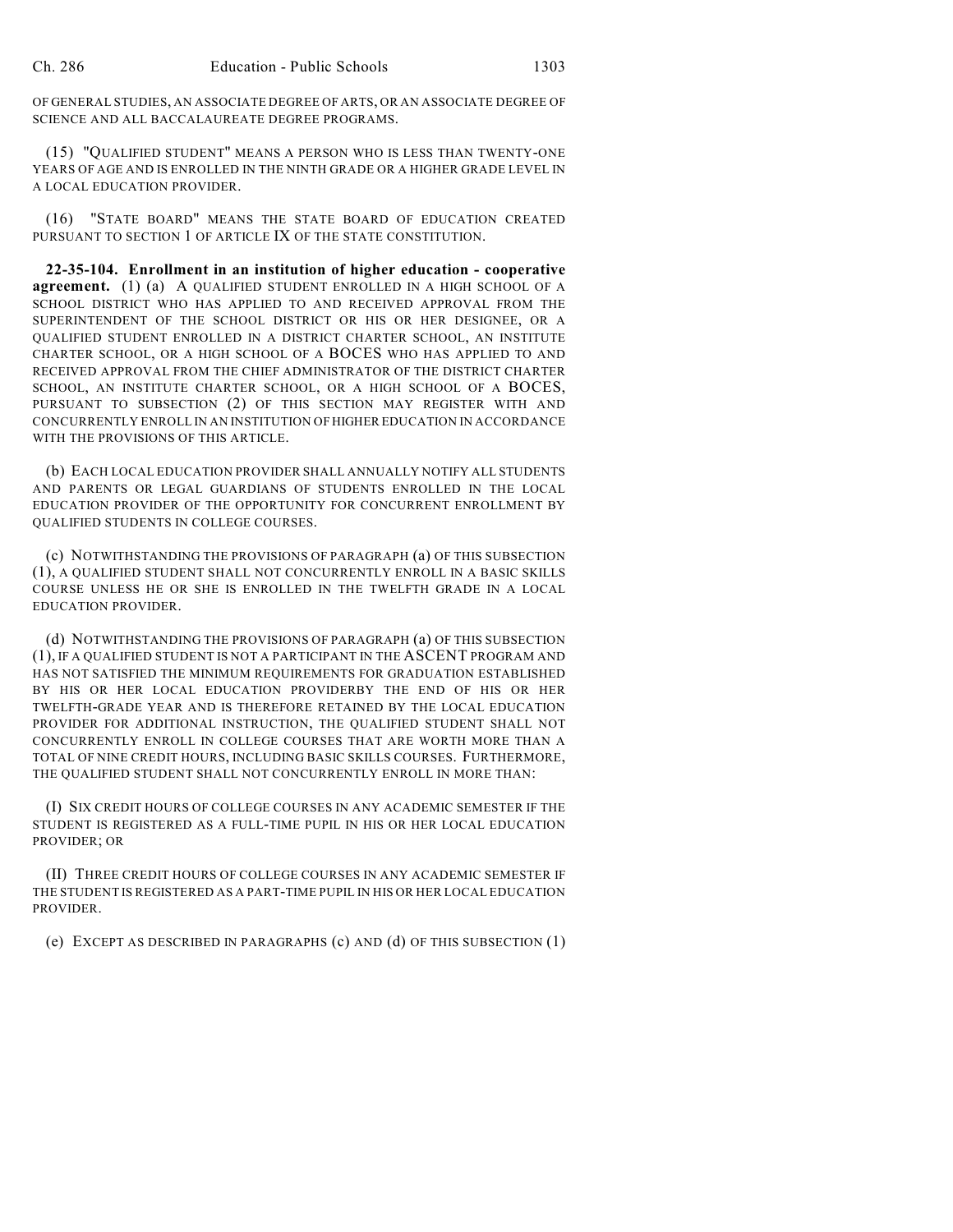AND SECTIONS 22-35-108 AND 22-35-109, THE STATE BOARD BY RULE SHALL NOT LIMIT THE NUMBER OF COLLEGE COURSES IN WHICH A QUALIFIED STUDENT MAY CONCURRENTLY ENROLL DURING THE NINTH, TENTH, ELEVENTH, OR TWELFTH GRADE.

(2) (a) (I) A QUALIFIED STUDENT ENROLLED IN A HIGH SCHOOL OF A SCHOOL DISTRICT WHO SEEKS TO CONCURRENTLY ENROLL IN AN INSTITUTION OF HIGHER EDUCATION SHALL APPLY TO THE SUPERINTENDENT OF THE STUDENT'S SCHOOL DISTRICT, OR THE SUPERINTENDENT'S DESIGNEE, FOR APPROVAL OF CONCURRENT ENROLLMENT NOT LATER THAN SIXTY DAYS BEFORE THE END OF THE ACADEMIC TERM THAT IMMEDIATELY PRECEDES THE INTENDED TERM OF CONCURRENT ENROLLMENT; EXCEPT THAT A SUPERINTENDENT OR SUPERINTENDENT'S DESIGNEE MAY WAIVE THE TIME LIMITATION AT HIS OR HER DISCRETION.

(II) A QUALIFIED STUDENT ENROLLED IN A DISTRICT CHARTER SCHOOL, AN INSTITUTE CHARTER SCHOOL, OR A HIGH SCHOOL OF A BOCES WHO SEEKS TO CONCURRENTLY ENROLL IN AN INSTITUTION OF HIGHER EDUCATION SHALL APPLY TO THE CHIEFADMINISTRATOR OFTHE DISTRICT CHARTER SCHOOL, INSTITUTE CHARTER SCHOOL, OR HIGH SCHOOL OF A BOCES FOR APPROVAL OF CONCURRENT ENROLLMENT NO LATER THAN SIXTY DAYS BEFORE THE END OF THE ACADEMIC TERM THAT IMMEDIATELY PRECEDES THE INTENDED TERM OF CONCURRENT ENROLLMENT; EXCEPT THAT THE CHIEF ADMINISTRATOR MAY WAIVE THE TIME LIMITATION AT HIS OR HER DISCRETION.

(III) IN APPLYING FOR CONCURRENT ENROLLMENT APPROVAL, A QUALIFIED STUDENT SHALL USE THE STANDARD APPLICATION FORM CREATED AND MADE PUBLICLY AVAILABLE BY HIS OR HER LOCAL EDUCATION PROVIDER PURSUANT TO PARAGRAPH (c) OF THIS SUBSECTION (2).

(b) IF A SUPERINTENDENT OF A SCHOOL DISTRICT, THE SUPERINTENDENT'S DESIGNEE, OR A CHIEF ADMINISTRATOR OF A DISTRICT CHARTER SCHOOL, INSTITUTE CHARTER SCHOOL, OR HIGH SCHOOL OF A BOCES RECEIVES A TIMELY APPLICATION FROM A QUALIFIED STUDENT PURSUANT TO PARAGRAPH (a) OF THIS SUBSECTION (2), THE SUPERINTENDENT, SUPERINTENDENT'S DESIGNEE, OR CHIEF ADMINISTRATOR OF A DISTRICT CHARTER SCHOOL, INSTITUTE CHARTER SCHOOL, OR HIGH SCHOOL OF A BOCES SHALL APPROVE OR DISAPPROVE THE APPLICATION AND NOTIFY THE STUDENT OF THE DECISION.

(c) ON OR BEFORE JULY 1, 2011, AND THEREAFTER, EACH LOCAL EDUCATION PROVIDER THAT HAS ENTERED INTO A COOPERATIVE AGREEMENT SHALL CREATE AND MAKE PUBLICLY AVAILABLE A STANDARD CONCURRENT ENROLLMENT APPLICATION FORM FOR USE BY A QUALIFIED STUDENT PURSUANT TO THIS SUBSECTION (2). IN CREATING THE APPLICATION FORM, THE LOCAL EDUCATION PROVIDER SHALL REFER TO THE GUIDELINES ESTABLISHED BY RULES PROMULGATED BY THE STATE BOARD PURSUANT TO SECTION 22-35-111 (1) (a). THE APPLICATION FORM SHALL REQUIRE, AT A MINIMUM, A QUALIFIED STUDENT TO SPECIFY THE COURSES IN WHICH HE OR SHE SEEKS TO CONCURRENTLY ENROLL.

(3) A QUALIFIED STUDENT WHO SEEKS TO CONCURRENTLY ENROLL IN AN INSTITUTION OF HIGHER EDUCATION SHALL ESTABLISH, IN CONSULTATION WITH THE ADMINISTRATION OF HIS OR HER LOCAL EDUCATION PROVIDER, AN ACADEMIC PLAN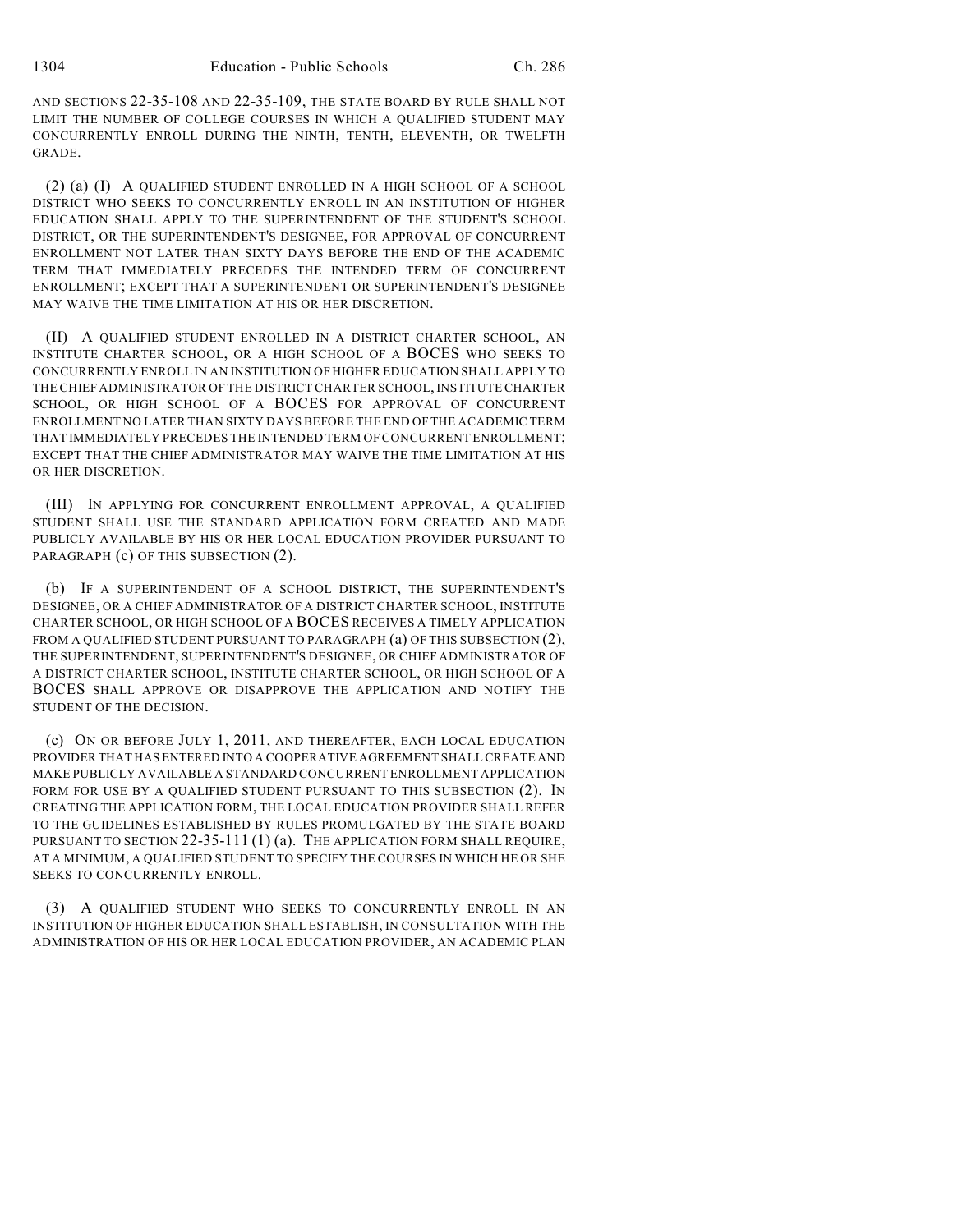OF STUDY THAT DESCRIBES ALL OF THE COURSES THAT THE STUDENT INTENDS TO COMPLETE TO SATISFY HIS OR HER REMAINING REQUIREMENTS FOR GRADUATION FROM THE LOCAL EDUCATION PROVIDER. PRIOR TO THE QUALIFIED STUDENT'S CONCURRENT ENROLLMENT IN THE INSTITUTION OF HIGHER EDUCATION, THE PRINCIPAL, A COUNSELOR, OR A TEACHER ADVISOR OF THE QUALIFIED STUDENT'S LOCAL EDUCATION PROVIDER SHALL APPROVE THE ACADEMIC PLAN OF STUDY. IN APPROVING AN ACADEMIC PLAN OF STUDY, A PRINCIPAL, COUNSELOR, OR TEACHER ADVISOR SHALL APPLY THE GUIDELINES ESTABLISHED BY RULES PROMULGATED BY THE STATE BOARD PURSUANT TO SECTION 22-35-111 (1) (b).

(4) (a) A QUALIFIED STUDENT WHO INTENDS TO CONCURRENTLY ENROLL IN A COLLEGE COURSE AT AN INSTITUTION OF HIGHER EDUCATION SHALL SATISFY THE MINIMUM PREREQUISITES FOR THE COURSE PRIOR TO HIS OR HER ENROLLMENT IN THE COURSE.

(b) IF A QUALIFIED STUDENT WHO HAS APPLIED FOR CONCURRENT ENROLLMENT IN A COLLEGE COURSE HAS NOT SATISFIED THE MINIMUM PREREQUISITES FOR THE COURSE, HE OR SHE MAY CONCURRENTLY ENROLL IN A BASIC SKILLS COURSE AT THE INSTITUTION ONLY IF:

(I) THE QUALIFIED STUDENT IS ENROLLED IN THE TWELFTH GRADE IN A LOCAL EDUCATION PROVIDER; AND

(II) THE INSTITUTION OF HIGHER EDUCATION OFFERS THE BASIC SKILLS COURSE PURSUANT TO SECTION 23-1-113.3, C.R.S.

(c) AN INSTITUTION OF HIGHER EDUCATION THAT REFUSES TO ALLOW A QUALIFIED STUDENT TO CONCURRENTLY ENROLL IN A COURSE FOR WHICH THE STUDENT HAS NOT SATISFIED THE MINIMUM PREREQUISITES MAY ALLOW THE STUDENT TO CONCURRENTLY ENROLL IN ANOTHER COURSE FOR WHICH THE STUDENT APPEARS TO BE PREPARED.

(5) A COURSE SUCCESSFULLY COMPLETED BY A QUALIFIED STUDENT THROUGH CONCURRENT ENROLLMENT AT AN INSTITUTION OF HIGHER EDUCATION SHALL COUNT FOR CREDIT TOWARD THE QUALIFIED STUDENT'S HIGH SCHOOL GRADUATION REQUIREMENTS AT HIS OR HER LOCAL EDUCATION PROVIDER.

(6) (a) A LOCAL EDUCATION PROVIDER THAT SEEKS TO ALLOW STUDENTS TO CONCURRENTLY ENROLL IN COLLEGE COURSES AT AN INSTITUTION OF HIGHER EDUCATION SHALL ENTER INTO A COOPERATIVE AGREEMENT WITH THE INSTITUTION OF HIGHER EDUCATION.

(b) A COOPERATIVE AGREEMENT SHALL INCLUDE, BUT NEED NOT BE LIMITED TO:

(I) THE AMOUNT OF ACADEMIC CREDIT TO BE GRANTED FOR COURSE WORK SUCCESSFULLY COMPLETED BY A QUALIFIED STUDENT CONCURRENTLY ENROLLED IN THE INSTITUTION OF HIGHER EDUCATION;

(II) A REQUIREMENT THAT COURSE WORK COMPLETED BY A QUALIFIED STUDENT THROUGH CONCURRENT ENROLLMENT AT THE INSTITUTION OF HIGHER EDUCATION QUALIFY AS BASIC SKILLS CREDIT OR ACADEMIC CREDIT APPLICABLE TOWARD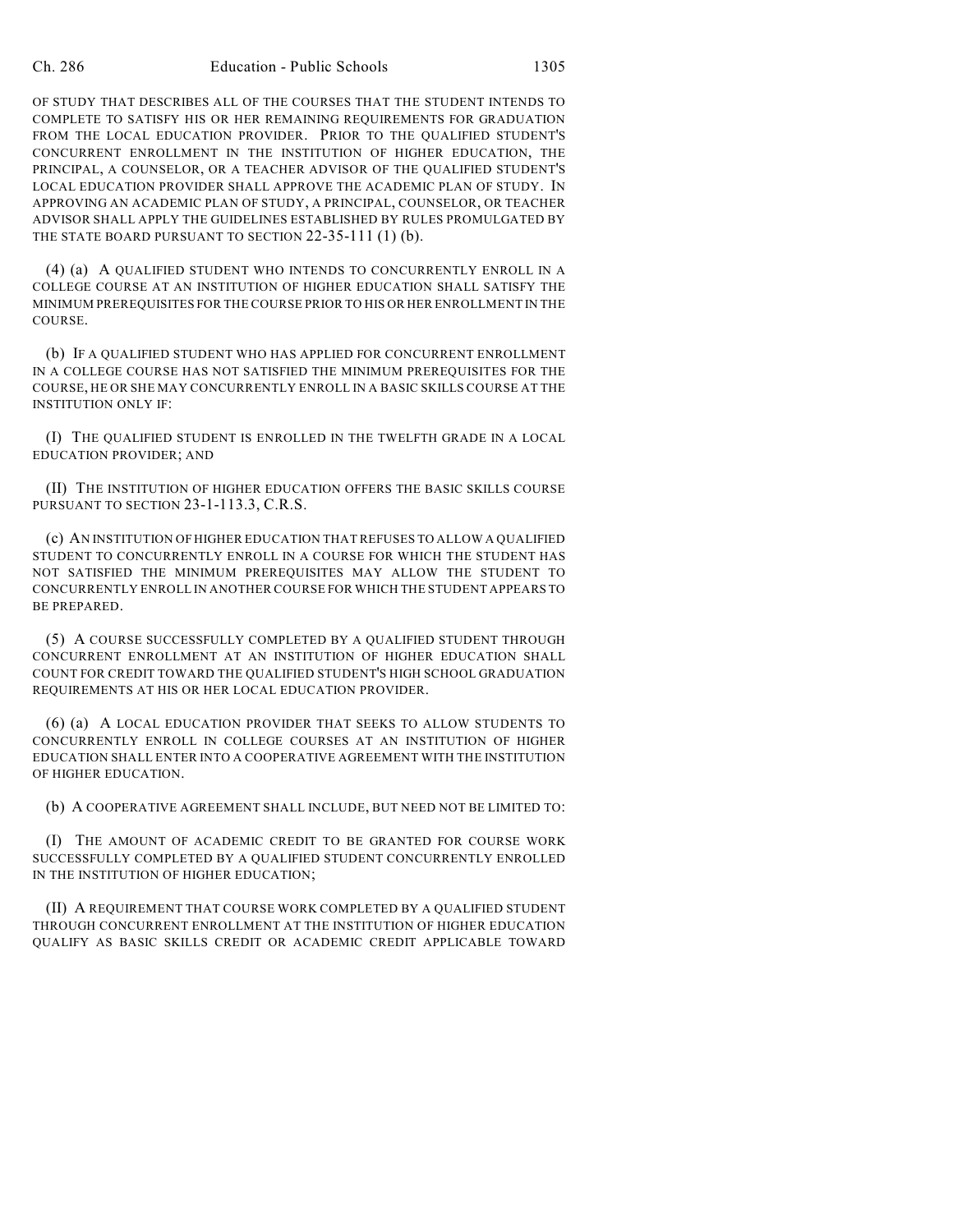#### EARNING A DEGREE AT THE INSTITUTION;

(III) A REQUIREMENT THAT THE LOCAL EDUCATION PROVIDER PAY THE TUITION FOR EACH COURSE COMPLETED BY A QUALIFIED STUDENT THROUGH CONCURRENT ENROLLMENT AT THE INSTITUTION OF HIGHER EDUCATION IN AN AMOUNT THAT SHALL BE NEGOTIATED BY THE LOCAL EDUCATION PROVIDER AND THE INSTITUTION PURSUANT TO THE PROVISIONS OF SECTION 22-35-105 (3);

(IV) A REQUIREMENT THAT THE LOCAL EDUCATION PROVIDER AND THE INSTITUTION OF HIGHER EDUCATION ESTABLISH AN ACADEMIC PROGRAM OF STUDY FOR EACH QUALIFIED STUDENT WHO CONCURRENTLY ENROLLS IN THE INSTITUTION, WHICH ACADEMIC PROGRAM OF STUDY SHALL INCLUDE THE ACADEMIC PLAN OF STUDY ESTABLISHED PURSUANT TO SUBSECTION (3) OF THIS SECTION AND A PLAN BY WHICH THE LOCAL EDUCATION PROVIDER SHALL MAKE AVAILABLE TO THE STUDENT ONGOING COUNSELING AND CAREER PLANNING;

(V) A CONFIRMATION BY THE SCHOOL DISTRICT OF THE QUALIFIED STUDENT'S UNIQUELY IDENTIFYING STUDENT NUMBER, WHICH SHALL BE RETAINED BY THE INSTITUTION OF HIGHER EDUCATION FOR THE PURPOSES DESCRIBED IN SECTION 23-18-202 (5) (c) (I) (B), C.R.S.;

(VI) LANGUAGE AUTHORIZING THE PAYMENT OF STIPENDS FROM THE COLLEGE OPPORTUNITY FUND PROGRAM, PART 2 OF ARTICLE 18 OF TITLE 23, C.R.S., ON BEHALF OF THE QUALIFIED STUDENT; EXCEPT THAT A COOPERATIVE AGREEMENT NEED NOT INCLUDE THIS LANGUAGE IF THE INSTITUTION OF HIGHER EDUCATION THAT IS A PARTY TO THE COOPERATIVE AGREEMENT DOES NOT RECEIVE STIPENDS FROM THE COLLEGE OPPORTUNITY FUND PROGRAM;

(VII) CONSIDERATION AND IDENTIFICATION OF WAYS IN WHICH QUALIFIED STUDENTS WHO CONCURRENTLY ENROLL IN COLLEGE COURSES CAN REMAIN ELIGIBLE FOR INTERSCHOLASTIC HIGH SCHOOL ACTIVITIES; AND

(VIII) OTHER FINANCIAL PROVISIONS THAT THE LOCAL EDUCATION PROVIDER AND THE INSTITUTION OF HIGHER EDUCATION MAY ELECT TO INCLUDE IN THE AGREEMENT PURSUANT TO THE PROVISIONS OF SECTION 22-35-105 (5).

(c) AN INSTITUTION OF HIGHER EDUCATION THAT ENTERS INTO A COOPERATIVE AGREEMENT WITH A LOCAL EDUCATION PROVIDER SHALL PROVIDE A COPY OF THE COOPERATIVE AGREEMENT TO THE DEPARTMENT OF HIGHER EDUCATION, WHICH SHALL RETAIN THE COPY.

(7) A POSTSECONDARY INSTRUCTOR SHALL NOT BE REQUIRED TO HOLD A TEACHER'S LICENSE OR AUTHORIZATION ISSUED PURSUANT TO THE PROVISIONS OF ARTICLE 60.5 OF THIS TITLE IN ORDER TO INSTRUCT A QUALIFIED STUDENT WHO IS CONCURRENTLY ENROLLED IN A COURSE OFFERED BY AN INSTITUTION OF HIGHER EDUCATION.

(8) (a) A DISTRICT CHARTER SCHOOL MAY ELECT TO ALLOW A QUALIFIED STUDENT OF THE DISTRICT CHARTER SCHOOL TO CONCURRENTLY ENROLL PURSUANT TO THE PROVISIONS OF A COOPERATIVE AGREEMENT THAT IS ENTERED INTO BY EITHER: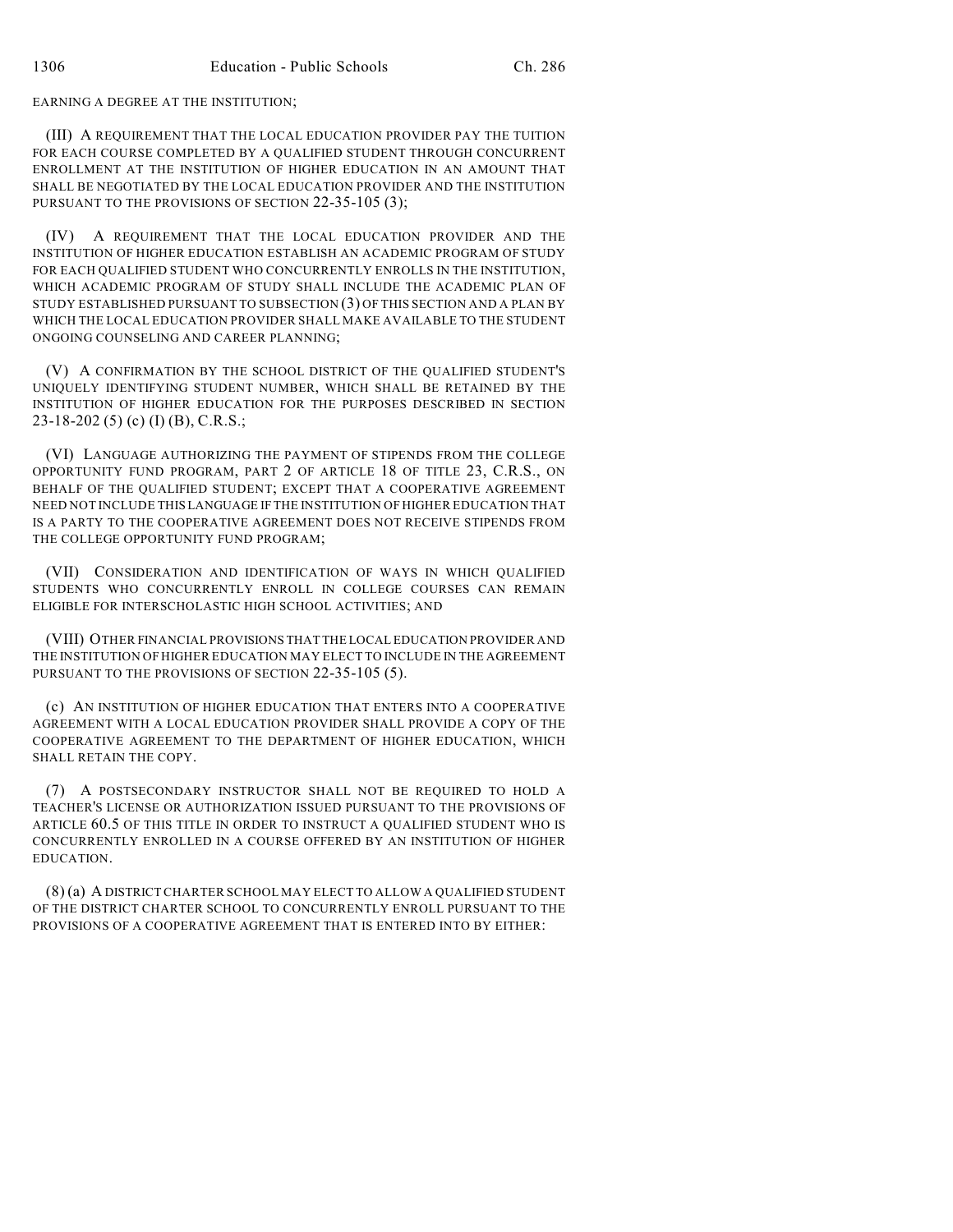(I) THE SCHOOL DISTRICT OF THE DISTRICT CHARTER SCHOOL AND AN INSTITUTION OF HIGHER EDUCATION; OR

(II) THE DISTRICT CHARTER SCHOOL AND AN INSTITUTION OF HIGHER EDUCATION.

(b) IF A DISTRICT CHARTER SCHOOL ELECTS TO ALLOW A QUALIFIED STUDENT OF THE DISTRICT CHARTER SCHOOL TO CONCURRENTLY ENROLL PURSUANT TO THE PROVISIONS OF A COOPERATIVE AGREEMENT THAT IS ENTERED INTO BY THE SCHOOL DISTRICT OF THE DISTRICT CHARTER SCHOOL AND AN INSTITUTION OF HIGHER EDUCATION:

(I) THE DISTRICT CHARTER SCHOOL SHALL BE RESPONSIBLE FOR PAYING THE TUITION FOR EACH COURSE THAT IS COMPLETED BY THE QUALIFIED STUDENT PURSUANT TO THE COOPERATIVE AGREEMENT; AND

(II) THE QUALIFIED STUDENT OF THE DISTRICT CHARTER SCHOOL SHALL NOT CONCURRENTLY ENROLL UNLESS, NOT LATER THAN SIXTY DAYS BEFORE THE END OF THE ACADEMIC TERM THAT IMMEDIATELY PRECEDES THE INTENDED TERM OF CONCURRENT ENROLLMENT, HE OR SHE APPLIES FOR APPROVAL OF CONCURRENT ENROLLMENT FROM THE SUPERINTENDENT OF THE SCHOOL DISTRICT OR HIS OR HER DESIGNEE, AND THE SUPERINTENDENT OR HIS OR HER DESIGNEE GRANTS SUCH APPROVAL OR WAIVES THIS TIME LIMITATION, AS DESCRIBED IN SUBSECTION (2) OF THIS SECTION.

(c) IF A DISTRICT CHARTER SCHOOL ELECTS TO ALLOW A QUALIFIED STUDENT OF THE DISTRICT CHARTER SCHOOL TO CONCURRENTLY ENROLL AS DESCRIBED IN SUBPARAGRAPH (I) OR (II) OF PARAGRAPH (a) OF THIS SUBSECTION (8), NOTHING IN THIS ARTICLE SHALL BE INTERPRETED TO ENTITLE THE DISTRICT CHARTER SCHOOL TO ANY MONEYS FROM THE SCHOOL DISTRICT OF THE DISTRICT CHARTER SCHOOL OTHER THAN THOSE MONEYS TO WHICH THE DISTRICT CHARTER SCHOOL IS ENTITLED PURSUANT TO THE PROVISIONS OF THIS TITLE.

(9) A STUDENT WHO CONCURRENTLY ENROLLS AT AN INSTITUTION OF HIGHER EDUCATION PURSUANT TO THIS ARTICLE SHALL NOT BE DISQUALIFIED OR OTHERWISE RENDERED INELIGIBLE FOR ANY STATE-BASED FINANCIAL ASSISTANCE FOR WHICH HE OR SHE WOULD OTHERWISE BE ELIGIBLE AS AN ENTERING STUDENT AT THE INSTITUTION.

(10) (a) EACH PUBLIC INSTITUTION OF HIGHER EDUCATION IS STRONGLY ENCOURAGED TO ALLOW THE CONCURRENT ENROLLMENT OF QUALIFIED STUDENTS PURSUANT TO THIS ARTICLE.

(b) NOTHING IN THIS ARTICLE SHALL BE INTERPRETED TO REQUIRE AN INSTITUTION OF HIGHER EDUCATION TO ALLOW THE CONCURRENT ENROLLMENT OF QUALIFIED STUDENTS PURSUANT TO THIS ARTICLE OR TO REQUIRE AN INSTITUTION OF HIGHER EDUCATION TO ENTER INTO A COOPERATIVE AGREEMENT WITH A LOCAL EDUCATION PROVIDER; EXCEPT THAT AN INSTITUTION OF HIGHER EDUCATION THAT ELECTS TO ALLOW THE CONCURRENT ENROLLMENT OF A QUALIFIED STUDENT PURSUANT TO THIS ARTICLE SHALL ENTER INTO A COOPERATIVE AGREEMENT WITH THE LOCAL EDUCATION PROVIDER OF THE STUDENT AS DESCRIBED IN SUBSECTION (6) OF THIS SECTION.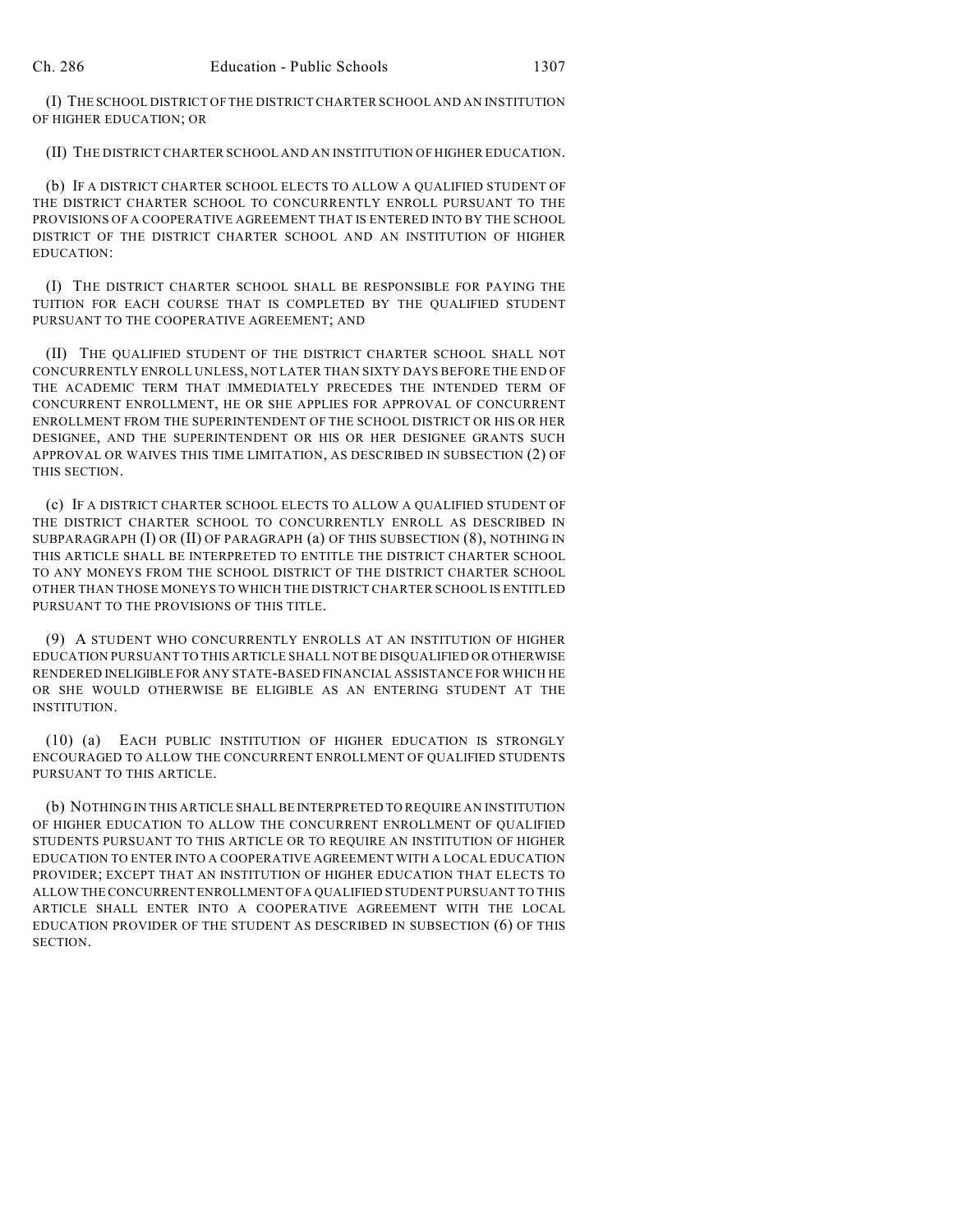(11) ON OR BEFORE JANUARY 1, 2010, THE DEPARTMENT SHALL EXPLORE STRATEGIES BY WHICH THE STATE MAY PROVIDE OPPORTUNITIES FOR CHILDREN WHO ARE PARTICIPATING IN A HOME-BASED EDUCATIONAL PROGRAM PURSUANT TO SECTION 22-33-104.5 TO PARTICIPATE IN A CONCURRENT ENROLLMENT PROGRAM.

(12) ON AND AFTER JULY 1, 2012, EXCEPT AS PROVIDED IN SECTION 22-35-110 (4), THE CONCURRENT ENROLLMENT OF A STUDENT IS PROHIBITED EXCEPT AS PERMITTED BY THE PROVISIONS OF THIS ARTICLE.

**22-35-105. Financial provisions - payment of tuition.** (1) A COOPERATIVE AGREEMENT SHALL INCLUDE FINANCIAL PROVISIONS THAT SATISFY THE REQUIREMENTS OF THIS SECTION.

(2) IF A QUALIFIED STUDENT CONCURRENTLY ENROLLS IN A COURSE OFFERED BY AN INSTITUTION OF HIGHER EDUCATION, THE INSTITUTION SHALL BE RESPONSIBLE FOR COURSE CONTENT, PLACEMENT OF THE STUDENT IN THE COURSE, AND THE QUALITY OF INSTRUCTION. IN ADDITION, BECAUSE THE QUALIFIED STUDENT IS RECEIVING ACADEMIC CREDIT AT HIS OR HER LOCAL EDUCATION PROVIDER FOR THE COURSE PURSUANT TO SECTION 22-35-104 (5):

(a) THE QUALIFIED STUDENT SHALL BE INCLUDED IN THE FUNDED PUPIL COUNT OF HIS OR HER SCHOOL DISTRICT OR, IN THE CASE OF A STUDENT ENROLLED IN AN INSTITUTE CHARTER SCHOOL, OF THE SCHOOL'S ACCOUNTING DISTRICT, PROVISIONS OF SECTION 22-54-103 (7); AND

(b) THE INSTITUTION OF HIGHER EDUCATION SHALL INCLUDE THE QUALIFIED STUDENT IN DETERMINING THE NUMBER OF FULL-TIME EQUIVALENT STUDENTS ENROLLED IN THE INSTITUTION PURSUANT TO THE PROVISIONS OF TITLE 23, C.R.S.

(3) (a) A COOPERATIVE AGREEMENT SHALL ESTABLISH THE TUITION RATE AT WHICH THE LOCAL EDUCATION PROVIDER SHALL PAY THE INSTITUTION OF HIGHER EDUCATION FOR ANY COURSES IN WHICH A QUALIFIED STUDENT OF THE LOCAL EDUCATION PROVIDER CONCURRENTLY ENROLLS AT THE INSTITUTION. THE TUITION RATE SHALL NOT EXCEED:

(I) FOR A COURSE OFFERED BY A PUBLIC COMMUNITY COLLEGE, A PUBLIC JUNIOR COLLEGE, OR AN AREA VOCATIONAL SCHOOL, THE STUDENT SHARE OF THE TUITION RATE ESTABLISHED FOR COLORADO RESIDENTS ENROLLED IN THE COURSE, WHICH TUITION RATE IS ESTABLISHED BY THE STATE BOARD FOR COMMUNITY COLLEGES AND OCCUPATIONAL EDUCATION PURSUANT TO SECTION  $23-60-202$  (1) (c) (I), C.R.S.; EXCEPT THAT, IFTHE LOCAL EDUCATION PROVIDER IS LOCATED OUTSIDE THE BOUNDARIES OF EVERY COMMUNITY COLLEGE SERVICE AREA, AS ASSIGNED BY THE COMMISSION PURSUANT TO SECTION 23-60-207, C.R.S., THE TUITION RATE SHALL NOT EXCEED THE ACTUAL STUDENT SHARE OF THE RESIDENT TUITION RATE OF THE NEAREST COLORADO PUBLIC INSTITUTION OF HIGHER EDUCATION.

(II) FOR A COURSE OFFERED BY ANY OTHER INSTITUTION OF HIGHER EDUCATION, THE STUDENT SHARE OF THE TUITION RATE ESTABLISHED FOR COLORADO RESIDENTS ENROLLED IN A GENERAL STUDIES COURSE AT A COMMUNITY COLLEGE, WHICH TUITION RATE IS ESTABLISHED BY THE STATE BOARD FOR COMMUNITY COLLEGES AND OCCUPATIONAL EDUCATION PURSUANT TO SECTION 23-60-202 (1) (c) (I),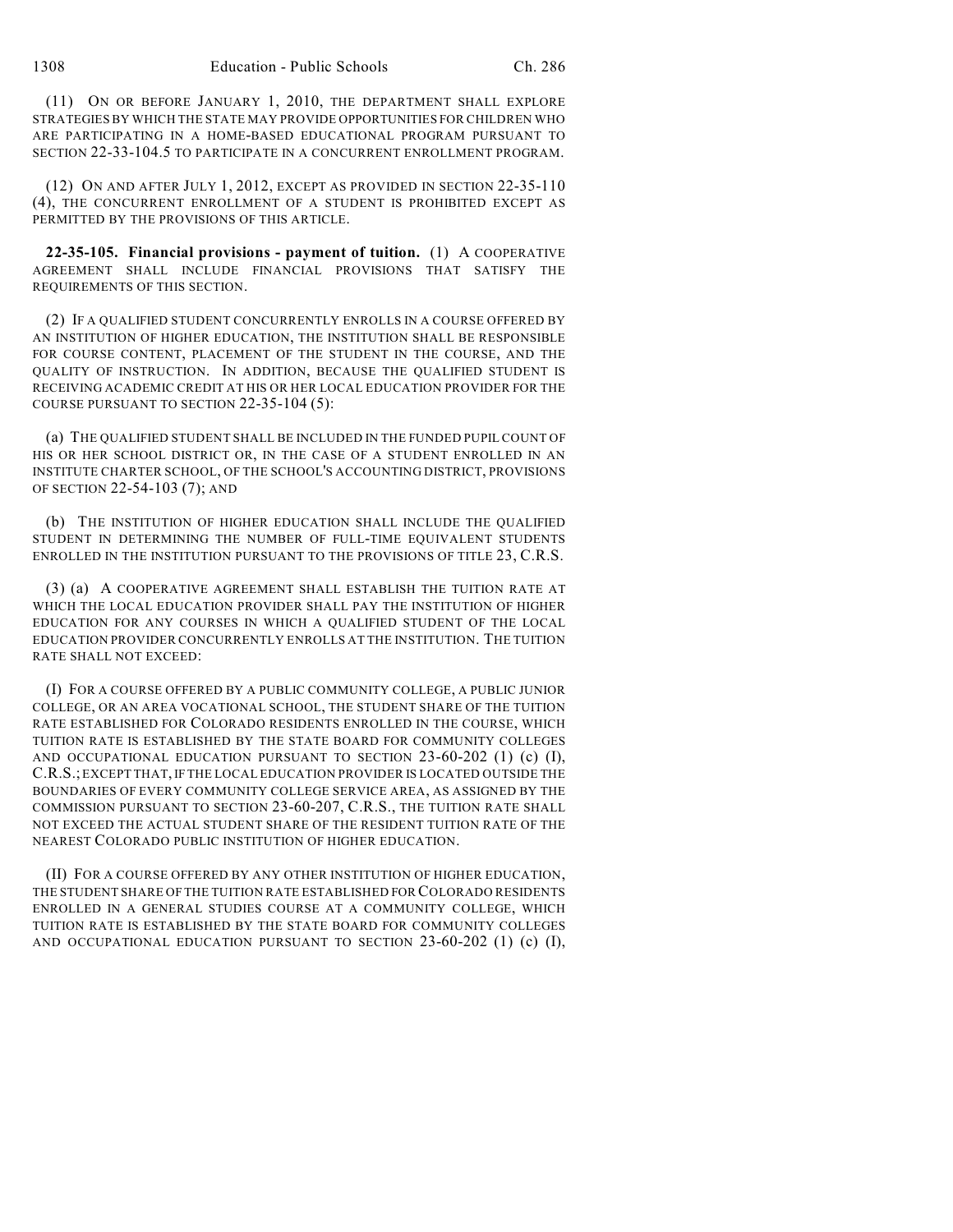C.R.S.; EXCEPT THAT, IF THE LOCAL EDUCATION PROVIDER IS LOCATED OUTSIDE THE BOUNDARIES OF EVERY COMMUNITY COLLEGE SERVICE AREA, AS ASSIGNED BY THE COMMISSION PURSUANT TO SECTION 23-60-207, C.R.S., THE TUITION RATE SHALL NOT EXCEED THE ACTUAL STUDENT SHARE OF THE RESIDENT TUITION RATE OF THE NEAREST COLORADO PUBLIC INSTITUTION OF HIGHER EDUCATION.

(b) NOTHING IN THIS SUBSECTION (3) SHALL BE INTERPRETED TO PROHIBIT AN INSTITUTION OF HIGHER EDUCATION FROM CHARGING TUITION OR ASSOCIATED FEES TO A QUALIFIED STUDENT OR HIS OR HER PARENT OR LEGAL GUARDIAN IN ADDITION TO THE TUITION PAID BY THE STUDENT'S LOCAL EDUCATION PROVIDER TO THE INSTITUTION PURSUANT TO PARAGRAPH (a) OF THIS SUBSECTION (3).

(4) (a) BEFORE PAYING THE TUITION FOR A POSTSECONDARY COURSE IN WHICH A QUALIFIED STUDENT CONCURRENTLY ENROLLS, THE LOCAL EDUCATION PROVIDER OF THE HIGH SCHOOL IN WHICH THE QUALIFIED STUDENT IS ENROLLED SHALL REQUIRE THE QUALIFIED STUDENT AND HIS OR HER PARENT OR LEGAL GUARDIAN TO SIGN A DOCUMENT REQUIRING REPAYMENT OF THE AMOUNT OF TUITION PAID BY THE LOCAL EDUCATION PROVIDER FOR THE COURSE ON THE QUALIFIED STUDENT'S BEHALF IF THE QUALIFIED STUDENT DOES NOT COMPLETE THE POSTSECONDARY COURSE FOR ANY REASON WITHOUT THE CONSENT OF THE PRINCIPAL OF THE STUDENT'S HIGH SCHOOL.

(b) IF A QUALIFIED STUDENT CONCURRENTLY ENROLLED IN A LOCAL EDUCATION PROVIDER PAYS TUITION DOES NOT COMPLETE THE POSTSECONDARY COURSE FOR ANY REASON WITHOUT THE CONSENT OF THE PRINCIPAL OF THE HIGH SCHOOL IN WHICH THE QUALIFIED STUDENT IS ENROLLED, THE QUALIFIED STUDENT OR THE QUALIFIED STUDENT'S PARENT OR LEGAL GUARDIAN SHALL REIMBURSE THE LOCAL EDUCATION PROVIDER, AS PROVIDED IN THE DOCUMENT SIGNED PURSUANT TO PARAGRAPH (a) OF THIS SUBSECTION (4), FOR THE AMOUNT OF TUITION PAID BY THE LOCAL EDUCATION PROVIDER FOR THE COURSE.

(c) A LOCAL EDUCATION PROVIDER MAY ADOPT A POLICY THAT REQUIRES A QUALIFIED STUDENT AND HIS OR HER PARENT OR LEGAL GUARDIAN TO SIGN A DOCUMENT PRIOR TO THE STUDENT'S CONCURRENT ENROLLMENT IN A COLLEGE COURSE, WHICH DOCUMENT COMMITS THE STUDENT OR HIS OR HER PARENT OR LEGAL GUARDIAN TO REIMBURSE THE LOCAL EDUCATION PROVIDER FOR THE TUITION PAID BY THE LOCAL EDUCATION PROVIDER FOR THE COURSE IN THE EVENT THAT THE STUDENT RECEIVES A FAILING GRADE IN THE COURSE.

(5) A LOCAL EDUCATION PROVIDER AND AN INSTITUTION OF HIGHER EDUCATION MAY ELECT TO INCLUDE IN THEIR COOPERATIVE AGREEMENT OTHER FINANCIAL PROVISIONS THAT ARE NOT INCONSISTENT WITH THE PROVISIONS OF THIS SECTION.

**22-35-106. Transportation.** A LOCAL EDUCATION PROVIDER OF A QUALIFIED STUDENT WHO IS CONCURRENTLY ENROLLED AT AN INSTITUTION OF HIGHER EDUCATION SHALL NOT BE REQUIRED TO PROVIDE OR PAY FOR TRANSPORTATION FOR THE QUALIFIED STUDENT TO OR FROM THE INSTITUTION.

**22-35-107. Concurrent enrollment advisory board - created - membership - duties - reports - repeal.** (1) THERE IS HEREBY CREATED WITHIN THE DEPARTMENT THE CONCURRENT ENROLLMENT ADVISORY BOARD. THE BOARD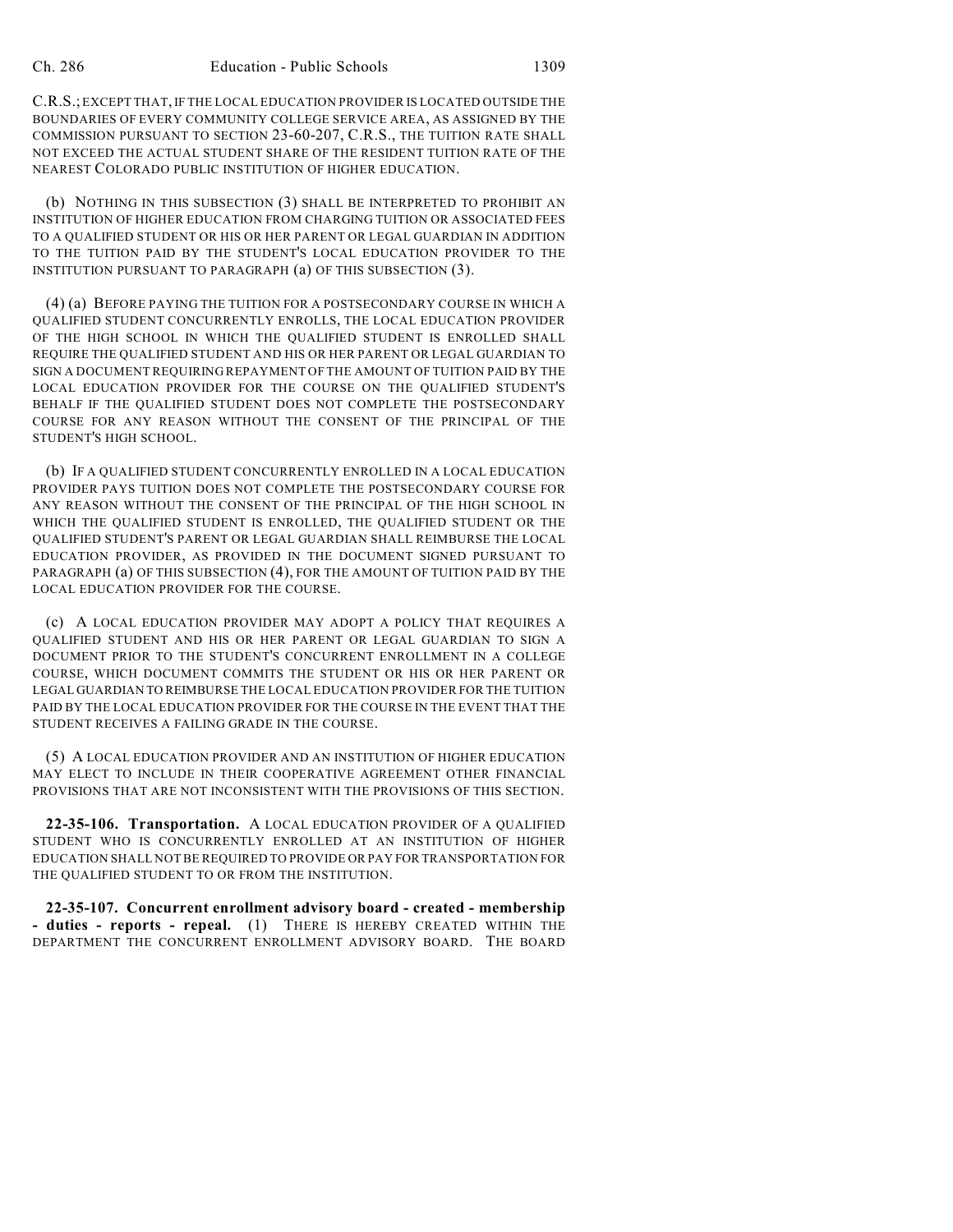SHALL CONSIST OF MEMBERS APPOINTED AS PROVIDED IN THIS SECTION AND SHALL HAVE THE POWERS AND DUTIES SPECIFIED IN THIS SECTION. THE BOARD SHALL EXERCISE ITS POWERS AND PERFORM ITS DUTIES AND FUNCTIONS UNDER THE DEPARTMENT, THE COMMISSIONER OF EDUCATION, AND THE STATE BOARD AS IF THE SAME WERE TRANSFERRED TO THE DEPARTMENT BY A **TYPE 2** TRANSFER AS DEFINED IN THE "ADMINISTRATIVE ORGANIZATION ACT OF 1968", ARTICLE 1 OF TITLE 24, C.R.S.

(2) THE BOARD SHALL CONSIST OF THE FOLLOWING TEN MEMBERS:

(a) THREE REPRESENTATIVES FROM THE STATE SYSTEM OF ELEMENTARY AND SECONDARY EDUCATION APPOINTED BY THE COMMISSIONER OF EDUCATION, INCLUDING AT LEAST ONE MEMBER WHO REPRESENTS A RURAL PUBLIC SCHOOL OR SCHOOL DISTRICT AND AT LEAST ONE MEMBER WHO REPRESENTS A SCHOOL DISTRICT WHERE A RELATIVELY LOW PERCENTAGE OF RECENT HIGH SCHOOL GRADUATES HAVE ENROLLED IN INSTITUTIONS OF HIGHER EDUCATION;

(b) FOUR REPRESENTATIVES FROM THE STATE SYSTEMS OF HIGHER EDUCATION APPOINTED BY THE EXECUTIVE DIRECTOR OF THE DEPARTMENT OF HIGHER EDUCATION, INCLUDING AT LEAST TWO MEMBERS WHO REPRESENT THE COLORADO COMMUNITY COLLEGE SYSTEM, ONE MEMBER WHO REPRESENTS A PUBLIC, FOUR-YEAR INSTITUTION OF HIGHER EDUCATION, AND ONE MEMBER WHO REPRESENTS A LOCAL DISTRICT COLLEGE;

(c) THREE REPRESENTATIVES APPOINTED BY THE GOVERNOR, INCLUDING AT LEAST ONE MEMBER WHO HAS EXPERIENCE IN POSTSECONDARY STUDENT COUNSELING, STUDENT ADMISSIONS, AND FINANCIAL AID AND AT LEAST ONE MEMBER WHO HAS EXPERIENCE IN PUBLIC BUDGETING AND FINANCE; AND

(d) THE DIRECTOR OF ACCREDITATION AND REGIONAL SERVICES WITHIN THE DEPARTMENT OR HIS OR HER DESIGNEE.

(3) EACH APPOINTING AUTHORITY SHALL MAKE ITS INITIAL APPOINTMENTS NO LATER THAN OCTOBER 1, 2009. EACH MEMBER OF THE BOARD SHALL SERVE AT THE PLEASURE OF THE MEMBER'S APPOINTING AUTHORITY FOR A TERM OF THREE YEARS. THE APPROPRIATE APPOINTING AUTHORITY SHALL FILL ANY VACANCIES ARISING DURING A MEMBER'S TERM ON THE BOARD.

(4) THE COMMISSIONER OF EDUCATION SHALL CALL THE FIRST MEETING OF THE BOARD TO BE HELD NO LATER THAN NOVEMBER 15, 2009. AT ITS FIRST MEETING, AND ANNUALLY THEREAFTER, THE BOARD SHALL SELECT FROM AMONG ITS MEMBERS A PERSON TO SERVE AS CHAIR OF THE BOARD. THE BOARD SHALL MEET UPON CALL OF THE CHAIR AS OFTEN AS NECESSARY TO ACCOMPLISH ITS DUTIES AS SPECIFIED IN THIS SECTION.

(5) THE BOARD MEMBERS SHALL SERVE WITHOUT COMPENSATION AND WITHOUT REIMBURSEMENT FOR EXPENSES. UPON REQUEST OF THE BOARD CHAIR, THE DEPARTMENT, TO THE EXTENT POSSIBLE WITHIN EXISTING RESOURCES, SHALL PROVIDE MEETING SPACE, EQUIPMENT, AND STAFF SERVICES AS MAY BE NECESSARY FOR THE BOARD TO CARRY OUT ITS DUTIES UNDER THIS SECTION.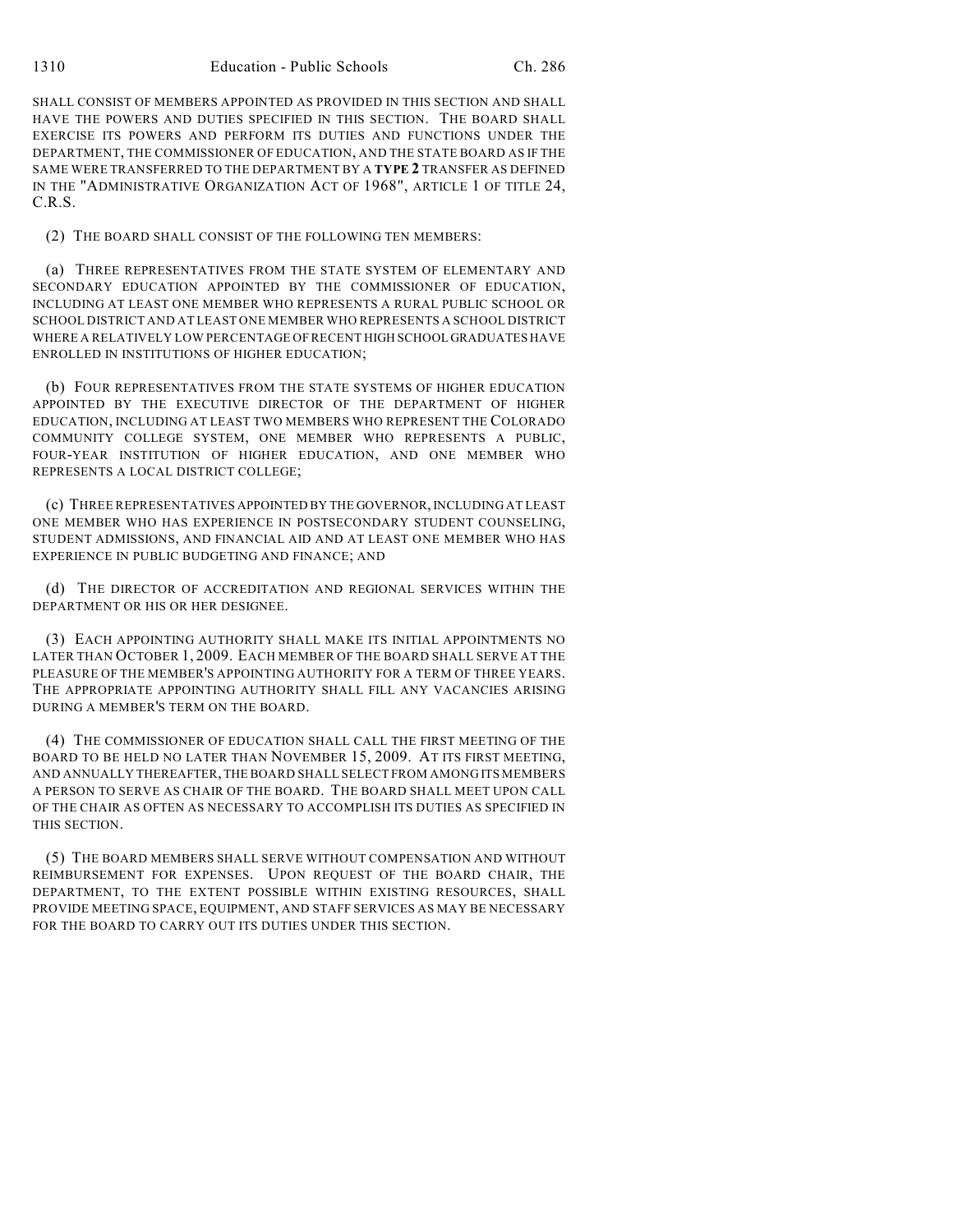(6) THE BOARD SHALL HAVE THE FOLLOWING DUTIES:

(a) ESTABLISHING GUIDELINES FOR THE ADMINISTRATION OF THE ASCENT PROGRAM PURSUANT TO SECTION 22-35-108 (4);

(b) ADVISING AND ASSISTING LOCAL EDUCATION PROVIDERS AND INSTITUTIONS OF HIGHER EDUCATION IN PREPARING COOPERATIVE AGREEMENTS;

(c) MAKING RECOMMENDATIONS AS NECESSARY TO THE GENERAL ASSEMBLY, THE STATE BOARD, AND THE COMMISSION CONCERNING THE IMPROVEMENT OR UPDATING OF STATE POLICIES RELATING TO CONCURRENT ENROLLMENT PROGRAMS, INCLUDING BUT NOT LIMITED TO RECOMMENDATIONS OF POLICIES THAT WILL ALLOW EVERY LOCAL EDUCATION PROVIDER IN THE STATE TO HAVE ADEQUATE RESOURCES TO ENTER INTO AT LEAST ONE COOPERATIVE AGREEMENT; AND

(d) ON OR BEFORE DECEMBER 1, 2010, CONSIDERING AND MAKING RECOMMENDATIONS TO THE STATE BOARD AND THE EDUCATION COMMITTEES OF THE HOUSE OF REPRESENTATIVES AND SENATE, OR ANY SUCCESSOR COMMITTEES, REGARDING THE FEASIBILITY OF A WAIVER PROCESS WHEREBY A QUALIFIED STUDENT COULD APPLY TO THE DEPARTMENT FOR A WAIVER OF CERTAIN PROVISIONS OF SECTION 22-35-108, WHICH WAIVER WOULD ALLOW THE STUDENT TO BE DESIGNATED BY THE DEPARTMENT AS AN ASCENT PROGRAM PARTICIPANT IN THE SECOND YEAR FOLLOWING THE YEAR IN WHICH HE OR SHE WAS ENROLLED IN THE TWELFTH GRADE OF A LOCAL EDUCATION PROVIDER SO LONG AS HE OR SHE:

(I) WAS SO DESIGNATED IN THE YEAR DIRECTLY FOLLOWING THE YEAR IN WHICH HE OR SHE WAS ENROLLED IN THE TWELFTH GRADE OF A LOCAL EDUCATION PROVIDER;

(II) REQUIRES FIFTEEN OR FEWER CREDIT HOURS OF POSTSECONDARY COURSE WORK TO ACHIEVE A POSTSECONDARY CREDENTIAL; AND

(III) IS ELIGIBLE FOR FREE OR REDUCED-COST LUNCH PURSUANT TO THE FEDERAL "NATIONAL SCHOOL LUNCH ACT", 42 U.S.C. SEC. 1751 ET SEQ.

(7) ON OR BEFORE DECEMBER 1, 2010, AND ON OR BEFORE DECEMBER 1 EACH YEAR THEREAFTER, THE BOARD SHALL PREPARE A REPORT AND SUBMIT IT TO THE STATE BOARD AND THE COMMISSION. THE REPORT, AT A MINIMUM, SHALL INCLUDE:

(a) ANY GUIDELINES THAT THE BOARD HAS ESTABLISHED PURSUANT TO PARAGRAPH (a) OF SUBSECTION (6) OF THIS SECTION; AND

(b) ANY RECOMMENDATIONS THAT THE BOARD MAKES PURSUANT TO PARAGRAPH (c) OF SUBSECTION (6) OF THIS SECTION.

(8) (a) THIS SECTION IS REPEALED, EFFECTIVE JULY 1, 2019.

(b) PRIOR TO SAID REPEAL, THE BOARD SHALL BE REVIEWED AS PROVIDED IN SECTION 2-3-1203, C.R.S.

### **22-35-108. Accelerating students through concurrent enrollment program**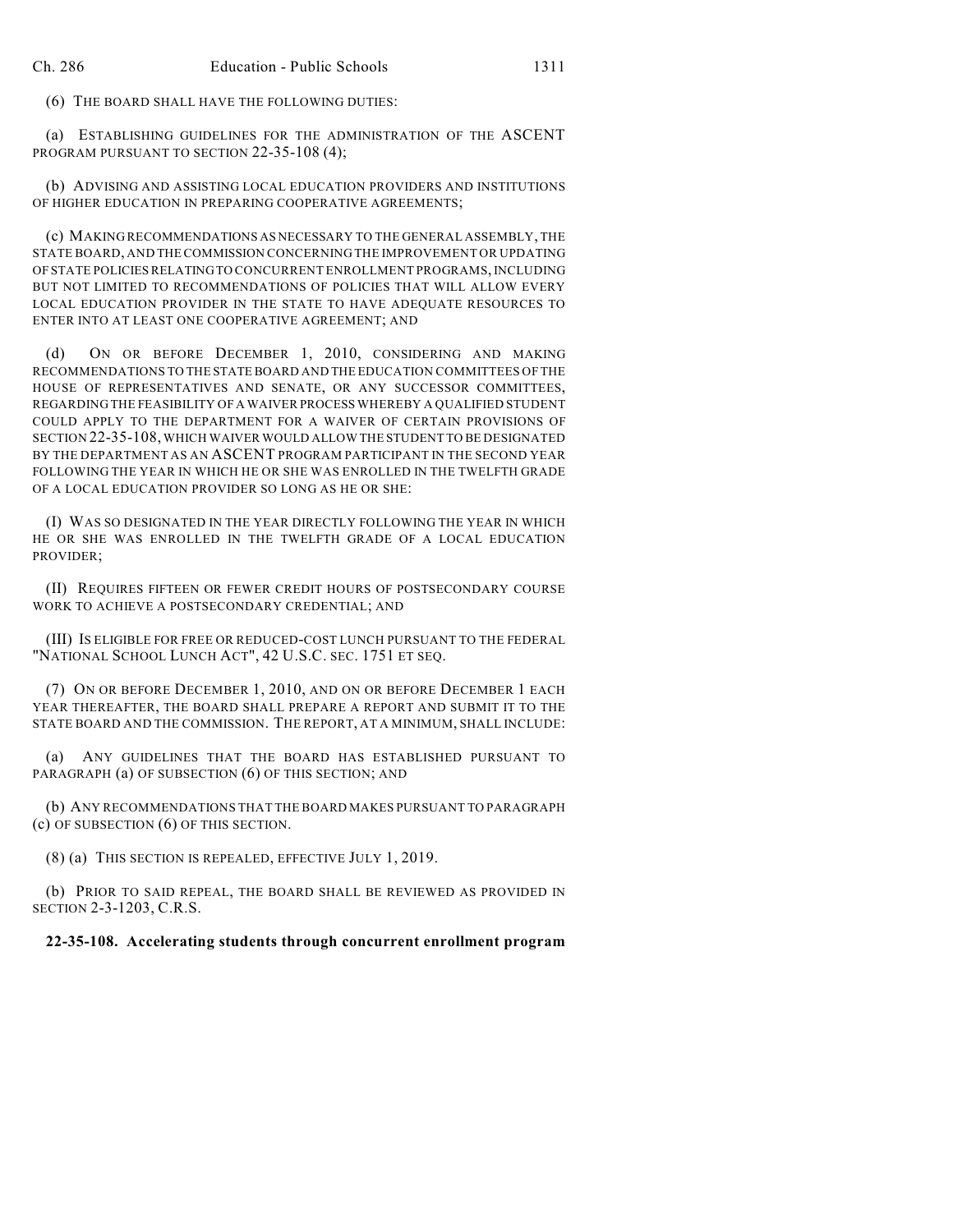**- objectives - selection criteria - rules - repeal.** (1) (a) THERE IS HEREBY ESTABLISHED THE ACCELERATING STUDENTS THROUGH CONCURRENT ENROLLMENT PROGRAM. BEGINNING IN THE 2010-11 SCHOOL YEAR, THE DEPARTMENT SHALL ADMINISTER THE ASCENT PROGRAM PURSUANT TO THE PROVISIONS OF THIS SECTION AND POLICIES ESTABLISHED BY RULES PROMULGATED BY THE BOARD PURSUANT TO SUBSECTION (4) OF THIS SECTION. THE OBJECTIVES OF THE ASCENT PROGRAM ARE TO:

(I) INCREASE THE PERCENTAGE OF STUDENTS WHO PARTICIPATE IN POSTSECONDARY EDUCATION, ESPECIALLY AMONG LOW-INCOME AND TRADITIONALLY UNDERSERVED POPULATIONS;

(II) DECREASE THE NUMBER OF STUDENTS WHO DO NOT COMPLETE HIGH SCHOOL;

(III) DECREASE THE AMOUNT OF TIME THAT IS REQUIRED FOR A STUDENT TO COMPLETE A POSTSECONDARY DEGREE;

(IV) REDUCE STATE EXPENDITURES FOR PUBLIC EDUCATION; AND

(V) INCREASE THE NUMBER OF EDUCATIONAL PATHWAYS AVAILABLE TO STUDENTS.

(b) NOTWITHSTANDING ANY OTHER PROVISION OF THIS ARTICLE, A QUALIFIED STUDENT WHO IS DESIGNATED BY THE DEPARTMENT TO BE AN ASCENT PROGRAM PARTICIPANT PURSUANT TO SUBSECTION (2) OF THIS SECTION MAY CONCURRENTLY ENROLL IN COLLEGE COURSES IN THE YEAR DIRECTLY FOLLOWING THE YEAR IN WHICH HE OR SHE WAS ENROLLED IN THE TWELFTH GRADE OF A LOCAL EDUCATION PROVIDER.

(2) (a) SUBJECT TO AVAILABLE APPROPRIATIONS AND THE DETERMINATIONS OF THE STATE BOARD PURSUANT TO SUBPARAGRAPH (III) OF PARAGRAPH (c) OF THIS SUBSECTION (2), THE DEPARTMENT MAY DESIGNATE AS AN ASCENT PROGRAM PARTICIPANT ANY QUALIFIED STUDENT WHO:

(I) HAS COMPLETED OR IS ON SCHEDULE TO COMPLETE AT LEAST TWELVE CREDIT HOURS OF POSTSECONDARY COURSE WORK PRIOR TO THE COMPLETION OF HIS OR HER TWELFTH-GRADE YEAR;

(II) IS NOT IN NEED OF A BASIC SKILLS COURSE;

(III) HAS BEEN SELECTED FOR PARTICIPATION IN THE ASCENT PROGRAM BY HIS OR HER HIGH SCHOOL PRINCIPAL OR EQUIVALENT SCHOOL ADMINISTRATOR;

(IV) HAS BEEN ACCEPTED INTO A POSTSECONDARY DEGREE PROGRAM AT AN INSTITUTION OF HIGHER EDUCATION;

(V) HAS SATISFIED ANY OTHER SELECTION CRITERIA ESTABLISHED BY GUIDELINES ESTABLISHED BY THE BOARD PURSUANT TO SUBSECTION (4) OF THIS SECTION; AND

(VI) HAS NOT BEEN DESIGNATED AN ASCENT PROGRAM PARTICIPANT IN ANY PRIOR YEAR.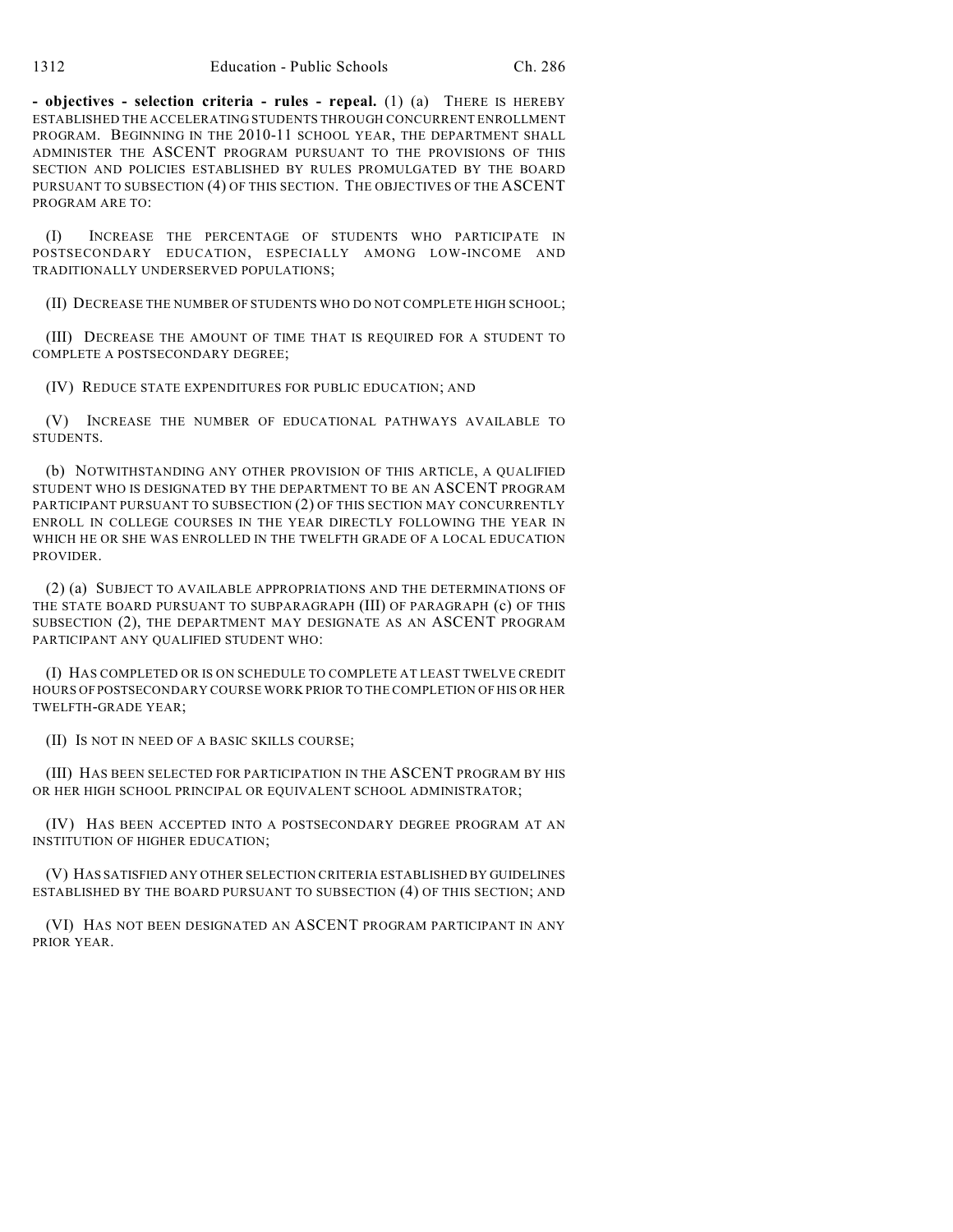(b) (I) IN DESIGNATING ASCENT PROGRAM PARTICIPANTS, THE DEPARTMENT SHALL GIVE PRIORITY TO ANY QUALIFIED STUDENT WHO SATISFIES THE REQUIREMENTS DESCRIBED IN PARAGRAPH (a) OF THIS SUBSECTION (2) AND IS PARTICIPATING IN THE FAST COLLEGE FAST JOBS PILOT PROGRAM PURSUANT TO SECTION 22-35.5-104 AS SUCH SECTION EXISTED PRIOR TO THE EFFECTIVE DATE OF THIS ARTICLE, AS AMENDED.

(II) THIS PARAGRAPH (b) IS REPEALED, EFFECTIVE JULY 1, 2012.

(c) (I) ON OR BEFORE SEPTEMBER 1, 2009, AND ON OR BEFORE SEPTEMBER 1 EACH YEAR THEREAFTER, EACH LOCAL EDUCATION PROVIDER SHALL SUBMIT TO THE DEPARTMENT AND THE STATE BOARD AN ESTIMATE OF THE NUMBER OF STUDENTS IN THE LOCAL EDUCATION PROVIDER WHO WILL SEEK TO BE DESIGNATED BY THE DEPARTMENT AS ASCENT PROGRAM PARTICIPANTS FOR THE FOLLOWING SCHOOL YEAR.

(II) THE DEPARTMENT, AS PART OF ITS ANNUAL BUDGET REQUEST TO THE GENERAL ASSEMBLY, SHALL REPORT THE TOTAL NUMBER OF STUDENTS WHO HAVE BEEN IDENTIFIED BY LOCAL EDUCATION PROVIDERS AS POTENTIAL ASCENT PROGRAM PARTICIPANTS FOR THE FOLLOWING SCHOOL YEAR.

(III) ON OR BEFORE JUNE 1, 2010, AND ON OR BEFORE JUNE 1 EACH YEAR THEREAFTER, THE STATE BOARD OF EDUCATION SHALL DETERMINE AND REPORT TO THE DEPARTMENT HOW MANY QUALIFIED STUDENTS THE DEPARTMENT MAY DESIGNATE AS ASCENT PROGRAM PARTICIPANTS FROM EACH LOCAL EDUCATION PROVIDER FOR THE FOLLOWING SCHOOL YEAR.

(3) THE LOCAL EDUCATION PROVIDER OF A QUALIFIED STUDENT WHO IS DESIGNATED BY THE DEPARTMENT AS AN ASCENT PROGRAM PARTICIPANT MAY INCLUDE THE STUDENT IN THE DISTRICT'S FUNDED PUPIL COUNT, OR, IN THE CASE OF A STUDENT ENROLLED IN AN INSTITUTE CHARTER SCHOOL, IN THE SCHOOL'S ACCOUNTING DISTRICT, AS PROVIDED IN SECTION 22-54-103 (7).

(4) THE BOARD SHALL ESTABLISH GUIDELINES FOR THE ADMINISTRATION OF THE ASCENT PROGRAM, INCLUDING BUT NOT LIMITED TO SELECTION CRITERIA THAT THE DEPARTMENT MAY USE PURSUANT TO SUBPARAGRAPH (V) OF PARAGRAPH (a) OF SUBSECTION (2) OF THIS SECTION TO DESIGNATE QUALIFIED STUDENTS AS ASCENT PROGRAM PARTICIPANTS.

(5) FOR THE PURPOSES OF PART 6 OF ARTICLE 7 OF THIS TITLE CONCERNING SCHOOL ACCOUNTABILITY REPORTS, THE DEPARTMENT SHALL INCLUDE ASCENT PROGRAM PARTICIPANTS IN THE REPORTING REQUIREMENTS, REGARDLESS OF WHETHER AN ASCENT PROGRAM PARTICIPANT HAS COMPLETED HIS OR HER GRADUATION REQUIREMENTS.

(6) (a) A QUALIFIED STUDENT WHO IS DESIGNATED BY THE DEPARTMENT AS AN ASCENT PROGRAM PARTICIPANT SHALL NOT BE CONSIDERED A HIGH SCHOOL GRADUATE UNTIL HE OR SHE HAS COMPLETED HIS OR HER PARTICIPATION IN THE ASCENT PROGRAM AND ANY REMAINING GRADUATION REQUIREMENTS SPECIFIED BY HIS OR HER HIGH SCHOOL ADMINISTRATION.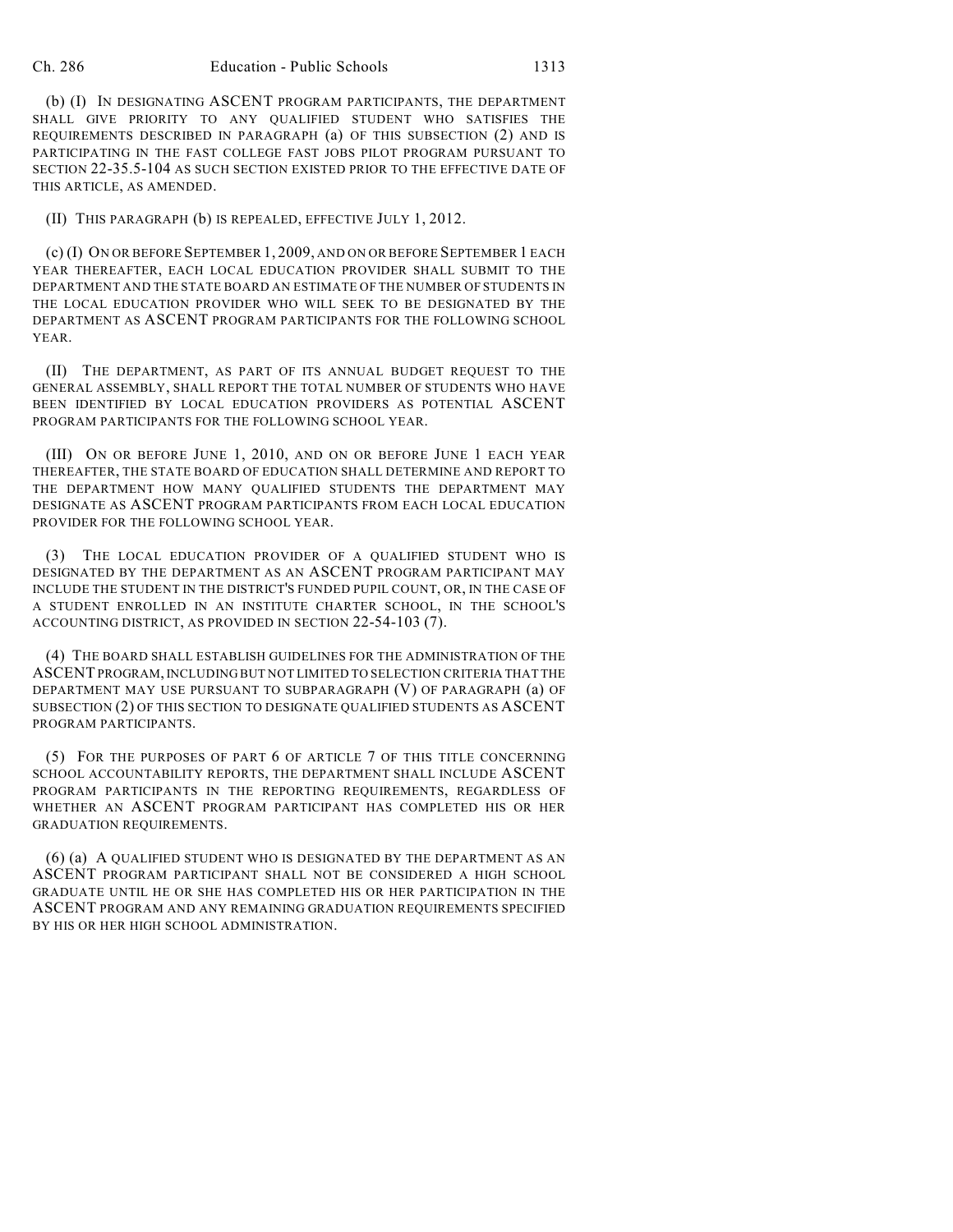(b) ON OR BEFORE JUNE 1, 2010, THE STATE BOARD OF EDUCATION SHALL PROMULGATE RULES FOR SCHOOLS AND SCHOOL DISTRICTS TO FOLLOW IN SATISFYING STATE AND FEDERAL REPORTING REQUIREMENTS CONCERNING THE ENROLLMENT STATUS OF ASCENT PROGRAM PARTICIPANTS. TO THE EXTENT PRACTICABLE, THE RULES SHALL ENSURE THAT SCHOOLS AND SCHOOL DISTRICTS ARE NOT ADVERSELY AFFECTED IN CALCULATING AND REPORTING THE COMPLETION OF HIGH SCHOOL GRADUATION REQUIREMENTS BY QUALIFIED STUDENTS WHO HAVE BEEN DESIGNATED BY THE DEPARTMENT AS ASCENT PROGRAM PARTICIPANTS. THE RULES SHALL INCLUDE, AT A MINIMUM, REPORTING REQUIREMENTS RELATING TO:

(I) THE PROVISIONS OF ARTICLE 7 OF THIS TITLE CONCERNING EDUCATIONAL ACCOUNTABILITY; AND

(II) THE PROVISIONS OF ARTICLE 11 OF THIS TITLE CONCERNING EDUCATIONAL ACCREDITATION.

**22-35-109. Institution of higher education - enrollment - limitations.** (1) AN INSTITUTION OF HIGHER EDUCATION TO WHICH A QUALIFIED STUDENT APPLIES FOR CONCURRENT ENROLLMENT MAY ALLOW THE STUDENT TO ENROLL IN COURSES OFFERED BY THE INSTITUTION. AN INSTITUTION OF HIGHER EDUCATION MAY LIMIT THE NUMBER OF QUALIFIED STUDENTS THAT THE INSTITUTION ALLOWS TO ENROLL.

(2) IF AN INSTITUTION OF HIGHER EDUCATION REFUSES TO ALLOW A QUALIFIED STUDENT TO CONCURRENTLY ENROLL, THE INSTITUTION SHALL PROVIDE A WRITTEN EXPLANATION OF ITS REFUSAL TO THE STUDENT AND THE STUDENT'S LOCAL EDUCATION PROVIDER.

**22-35-110. Exclusions - repeal.** (1) THE PROVISIONS OF THIS ARTICLE SHALL NOT APPLY TO ANY COURSE THAT IS OFFERED AS PART OF A PROGRAM OF OFF-CAMPUS INSTRUCTION ESTABLISHED PURSUANT TO SECTION 23-1-109, C.R.S.

(2) NOTHING IN THIS ARTICLE SHALL BE CONSTRUED TO RESTRICT THE ABILITY OF AN INSTITUTION OF HIGHER EDUCATION TO INDEPENDENTLY OFFER COURSES FOR COLLEGE CREDIT OUTSIDE OF THE REGULAR SCHOOL DAY USING SCHOOL DISTRICT FACILITIES.

(3) (a) NOTHING IN THIS ARTICLE SHALL BE CONSTRUED TO ABROGATE OBLIGATIONS ASSUMED BY A LOCAL EDUCATION PROVIDER OR AN INSTITUTION OF HIGHER EDUCATION PURSUANT TO THE HIGH SCHOOL FAST TRACK PROGRAM, ARTICLE 34 OF THIS TITLE; THE "POSTSECONDARY ENROLLMENT OPTIONS ACT" ARTICLE 35 OF THIS TITLE; OR THE "FAST COLLEGE FAST JOBS ACT", ARTICLE 35.5 OF THIS TITLE, AS SAID ARTICLES EXISTED PRIOR TO THE EFFECTIVE DATE OF THIS ARTICLE, AS AMENDED, WHICH OBLIGATIONS ENABLED A HIGH SCHOOL STUDENT TO ENROLL IN POSTSECONDARY COURSES PURSUANT TO THE PROVISIONS OF SAID ARTICLES.

(b) THIS SUBSECTION (3) IS REPEALED, EFFECTIVE JUNE 30, 2012.

(4) THE PROVISIONS OF THIS ARTICLE SHALL NOT APPLY TO AN EARLY COLLEGE.

**22-35-111. Rules.** (1) ON OR BEFORE JULY 1, 2010, THE STATE BOARD SHALL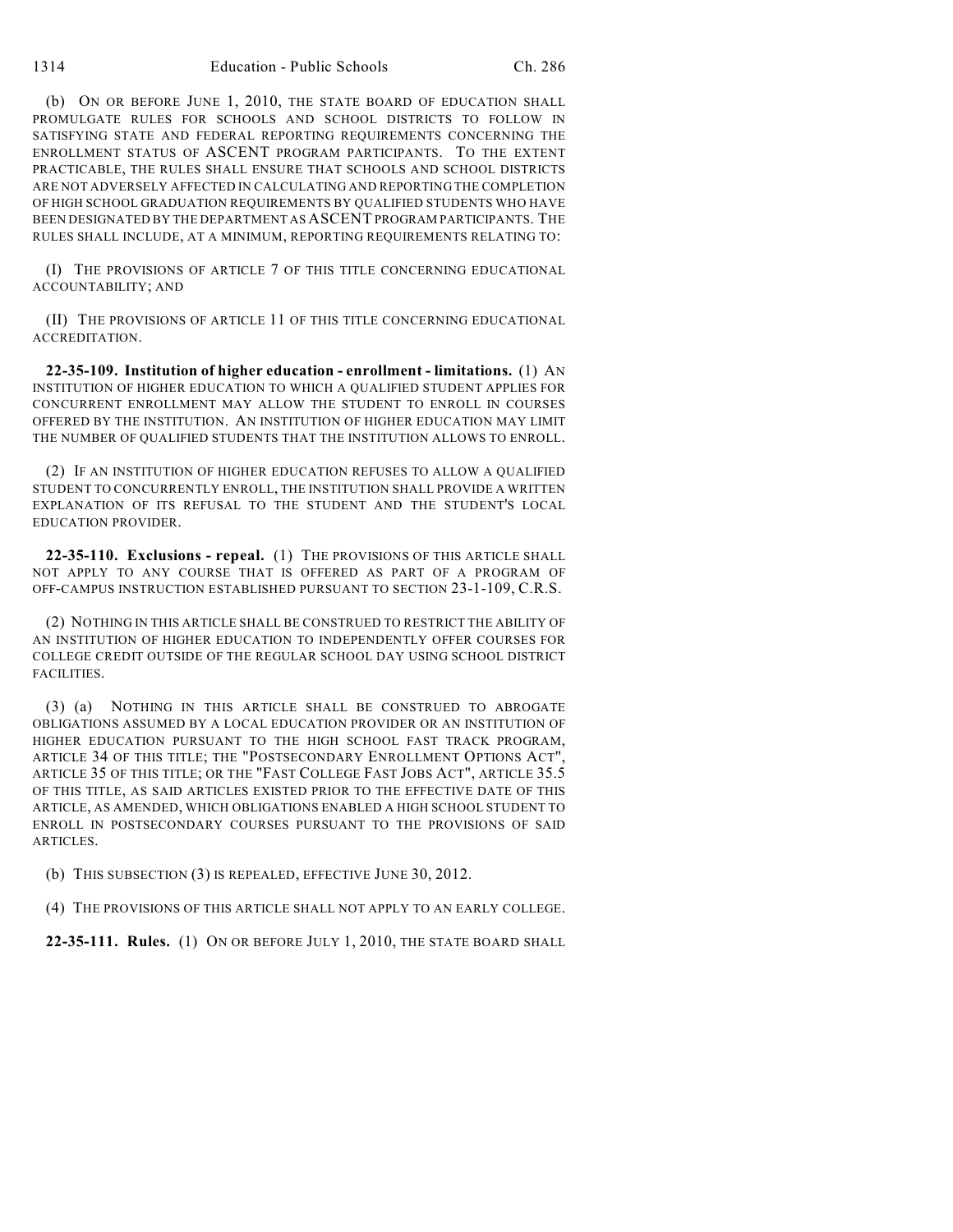PROMULGATE RULES PURSUANT TO THE "STATE ADMINISTRATIVE PROCEDURE ACT", ARTICLE 4 OF TITLE 24, C.R.S., FOR THE ADMINISTRATION OF THIS ARTICLE. THE RULES, AT A MINIMUM, SHALL ESTABLISH:

(a) GUIDELINES FOR LOCAL EDUCATION PROVIDERS TO USE IN CREATING STANDARD CONCURRENT ENROLLMENT APPLICATION FORMS, AS DESCRIBED IN SECTION 22-35-104 (2) (c); AND

(b) GUIDELINES FOR PRINCIPALS, COUNSELORS, AND TEACHER ADVISORS TO USE IN APPROVING OR DISAPPROVING ACADEMIC PLANS OF STUDY, AS DESCRIBED IN SECTION 22-35-104 (3).

**22-35-112. Reports - repeal.** (1) (a) UPON REQUEST BY THE DEPARTMENT, A LOCAL EDUCATION PROVIDER SHALL SUBMIT TO THE DEPARTMENT ANY DATA THAT THE DEPARTMENT REASONABLY REQUIRES FOR THE PURPOSE OF PREPARING AND SUBMITTING THE REPORTS DESCRIBED IN SUBSECTION (2) OF THIS SECTION. IN SUBMITTING DATA TO THE DEPARTMENT, EACH LOCAL EDUCATION PROVIDER SHALL USE WHENEVER POSSIBLE THE STATE DATA REPORTING SYSTEM DESCRIBED IN SECTION 22-7-603. THE DEPARTMENT SHALL SEEK TO MINIMIZE AND ELIMINATE THE DUPLICATION OF DATA REPORTING REQUIRED UNDER THIS PARAGRAPH (a). THE DEPARTMENT IN PARTICULAR SHALL NOTE THE DATA COLLECTION AND REPORTING ALREADY REQUIRED AND CONDUCTED BY THE DEPARTMENT, PUBLIC SCHOOLS, AND LOCAL EDUCATION PROVIDERS.

(b) UPON REQUEST BY THE DEPARTMENT OF HIGHER EDUCATION, AN INSTITUTION OF HIGHER EDUCATION SHALL SUBMIT TO THE DEPARTMENT OF HIGHER EDUCATION ANY DATA THAT THE DEPARTMENT OF HIGHER EDUCATION REASONABLY REQUIRES FOR THE PURPOSE OF PREPARING AND SUBMITTING THE REPORTS DESCRIBED IN SUBSECTION (2) OF THIS SECTION.

(2) ON OR BEFORE FEBRUARY 1, 2011, AND ON OR BEFORE FEBRUARY 1 EACH YEAR THEREAFTER, THE DEPARTMENT AND THE DEPARTMENT OF HIGHER EDUCATION SHALL COLLABORATE TO PREPARE AND SUBMIT TO THE EDUCATION COMMITTEES OF THE SENATE AND HOUSE OF REPRESENTATIVES, OR ANY SUCCESSOR COMMITTEES, A REPORT CONCERNING THE CONCURRENT ENROLLMENT OF QUALIFIED STUDENTS IN COLLEGE EDUCATION COURSES. THE REPORT SHALL INCLUDE, BUT NEED NOT BE LIMITED TO:

(a) THE NUMBER AND NAMES OF SCHOOL DISTRICTS AND INSTITUTIONS OF HIGHER EDUCATION THAT HAVE ENTERED INTO COOPERATIVE AGREEMENTS;

(b) THE NUMBER OF QUALIFIED STUDENTS WHO PARTICIPATED IN A CONCURRENT ENROLLMENT PROGRAM IN THE PREVIOUS SCHOOL YEAR, INCLUDING SUBTOTALS FOR EACH SCHOOL DISTRICT AND EACH INSTITUTION OF HIGHER EDUCATION;

(c) DEMOGRAPHIC INFORMATION ABOUT QUALIFIED STUDENTS WHO PARTICIPATED IN A CONCURRENT ENROLLMENT PROGRAM IN THE PREVIOUS SCHOOL YEAR;

(d) THE TOTAL NUMBER OF CREDIT HOURS COMPLETED AT EACH INSTITUTION OF HIGHER EDUCATION BY QUALIFIED STUDENTS WHO PARTICIPATED IN A CONCURRENT ENROLLMENT PROGRAM IN THE PREVIOUS SCHOOL YEAR;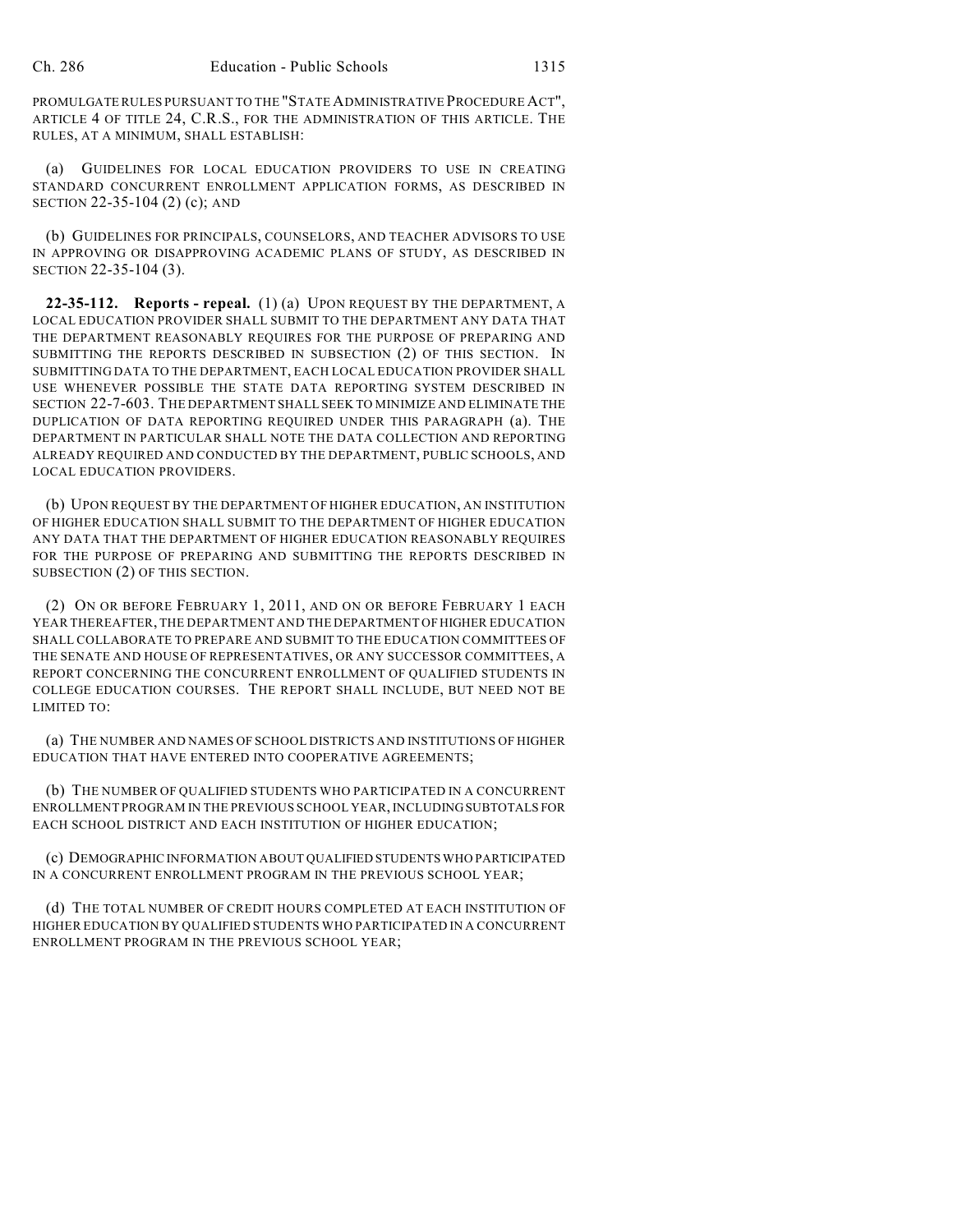(e) THE TOTAL NUMBER OF BASIC SKILLS COURSES COMPLETED AT EACH INSTITUTION OF HIGHER EDUCATION IN THE PREVIOUS SCHOOL YEAR BY QUALIFIED STUDENTS PARTICIPATING IN A CONCURRENT ENROLLMENT PROGRAM;

(f) THE TOTAL TUITION COSTS PAID BY LOCAL EDUCATION PROVIDERS TO INSTITUTIONS OF HIGHER EDUCATION IN THE PREVIOUS SCHOOL YEAR ON BEHALF OF QUALIFIED STUDENTS WHO PARTICIPATED IN CONCURRENT ENROLLMENT PROGRAMS IN THE PREVIOUS SCHOOL YEAR, INCLUDING SUBTOTALS FOR EACH LOCAL EDUCATION PROVIDER AND EACH INSTITUTION OF HIGHER EDUCATION;

(g) THE TOTAL NUMBER OF QUALIFIED STUDENTS DESIGNATED BY THE DEPARTMENT AS ASCENT PROGRAM PARTICIPANTS IN THE PREVIOUS SCHOOL YEAR;

(h) THE POSTSECONDARY DEGREE PROGRAMS IN WHICH ASCENT PROGRAM PARTICIPANTS WERE CONCURRENTLY ENROLLED IN THE PREVIOUS SCHOOL YEAR, INCLUDING SUBTOTALS INDICATING HOW MANY ASCENT PROGRAM PARTICIPANTS CONCURRENTLY ENROLLED IN EACH POSTSECONDARY DEGREE PROGRAM;

(i) DATA INDICATING THE TOTAL NUMBER AND PERCENTAGES OF QUALIFIED STUDENTS WHO FAILED TO COMPLETE AT LEAST ONE COLLEGE COURSE IN WHICH THEY CONCURRENTLY ENROLLED;

(j) TO THE EXTENT POSSIBLE, DATA INDICATING THE TOTAL NUMBER AND PERCENTAGE OF QUALIFIED STUDENTS WHO CONCURRENTLY ENROLLED IN COLLEGE COURSES WHO HAVE COMPLETED A POSTSECONDARY DEGREE; AND

(k) (I) THE RESULTS OF THE DEPARTMENT'S EXPLORATION, PURSUANT TO SECTION 22-35-104 (10), OF STRATEGIES BY WHICH THE STATE MAY PROVIDE OPPORTUNITIES FOR CHILDREN WHO ARE PARTICIPATING IN A HOME-BASED EDUCATIONAL PROGRAM AS DESCRIBED IN SECTION 22-33-104.5 TO PARTICIPATE IN A CONCURRENT ENROLLMENT PROGRAM.

(II) THIS PARAGRAPH (k) IS REPEALED, EFFECTIVE FEBRUARY 2, 2011.

(3) THE REPORTS DESCRIBED IN SUBSECTION (2) OF THIS SECTION MAY INCLUDE QUANTITATIVE AND QUALITATIVE ANALYSES CONCERNING STUDENT AND ADMINISTRATOR ATTITUDES AND BEHAVIORS, PROGRAM COSTS AND PRODUCTIVITY, ACADEMIC AND ADMINISTRATIVE POLICIES, PROGRAM AVAILABILITY AND VARIETY, OR ANY OBJECTIVES OF THE ASCENT PROGRAM DESCRIBED IN SECTION 22-35-108 (1), WHICH STUDIES MAY BE PREPARED BY A PARTY OTHER THAN THE DEPARTMENT OR THE DEPARTMENT OF HIGHER EDUCATION.

**SECTION 2.** 2-3-1203 (3), Colorado Revised Statutes, is amended BY THE ADDITION OF A NEW PARAGRAPH to read:

**2-3-1203. Sunset review of advisory committees.** (3) The following dates are the dates for which the statutory authorization for the designated advisory committees is scheduled for repeal:

(ff) JULY 1, 2019: THE CONCURRENT ENROLLMENT ADVISORY BOARD CREATED IN SECTION 22-35-107, C.R.S.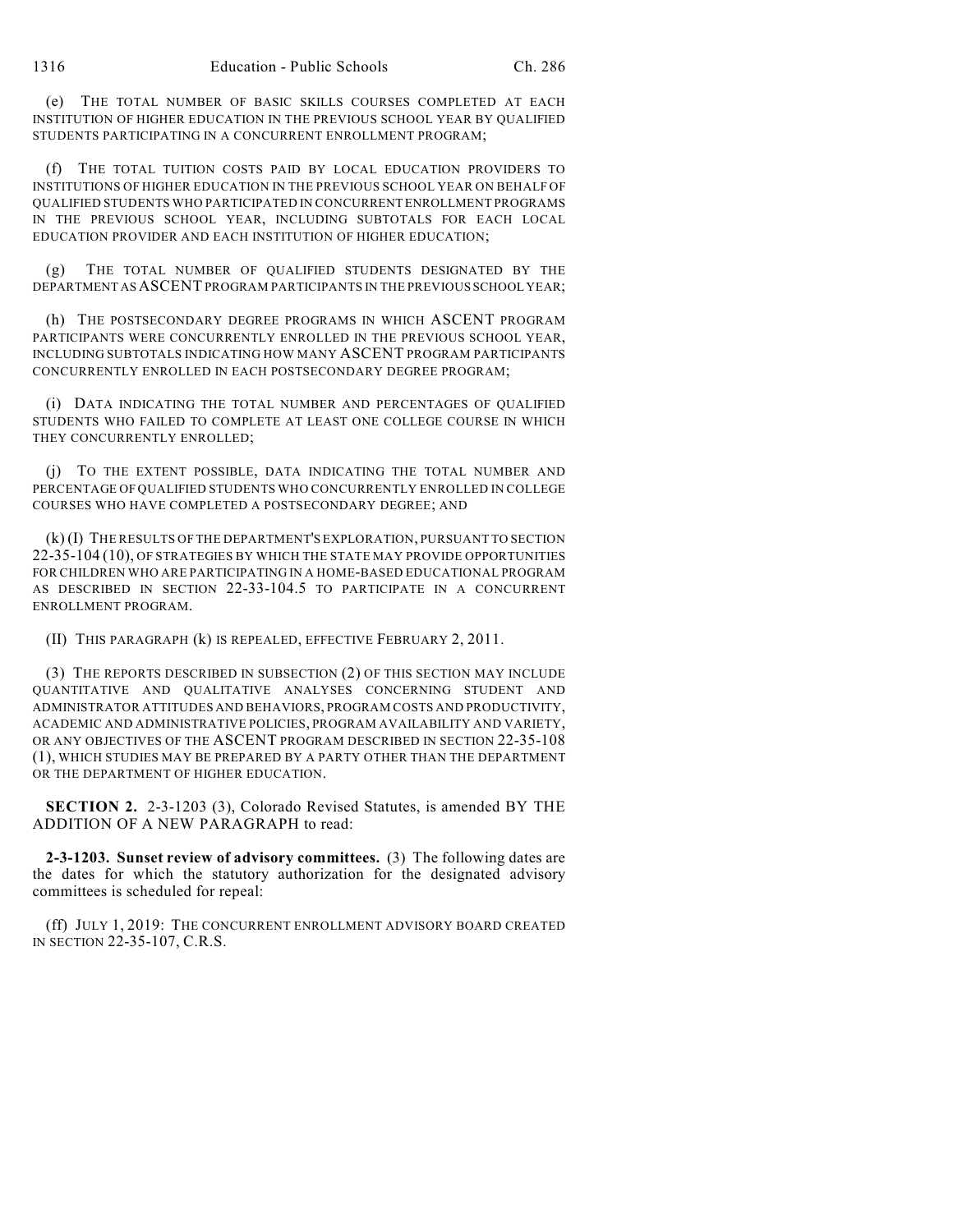**SECTION 3.** 22-2-103 (1) (g) and (1) (h), Colorado Revised Statutes, are amended, and the said 22-2-103 is further amended BY THE ADDITION OF A NEW PARAGRAPH, to read:

**22-2-103. Department of education.** (1) The department of education shall include the following:

(g) The facility schools unit;  $\frac{and}{}$ 

(h) The facility schools board; AND

(k) THE CONCURRENT ENROLLMENT ADVISORY BOARD CREATED IN SECTION 22-35-107.

**SECTION 4.** 22-11-104 (2) (e), Colorado Revised Statutes, is amended to read:

**22-11-104. Accreditation.** (2) **Contents.** The accreditation indicators shall include but shall not be limited to the following:

(e) The percentage of students taking advanced placement courses, students enrolled in an international baccalaureate diploma program, or students enrolled in an institution of higher education pursuant to the "Postsecondary Enrollment Options Act" "CONCURRENT ENROLLMENT PROGRAMS ACT", ARTICLE 35 OF THIS TITLE;

**SECTION 5.** 22-54-103, Colorado Revised Statutes, is amended BY THE ADDITION OF THE FOLLOWING NEW SUBSECTIONS to read:

**22-54-103. Definitions - repeal.** As used in this article, unless the context otherwise requires:

(1.4) "ASCENT PROGRAM" MEANS THE ACCELERATING STUDENTS THROUGH CONCURRENT ENROLLMENT PROGRAM CREATED IN SECTION 22-35-108.

(5.2) "DISTRICT ASCENT PROGRAM PUPIL ENROLLMENT" MEANS THE NUMBER OF PUPILS, ON OCTOBER 1 WITHIN THE APPLICABLE BUDGET YEAR OR THE SCHOOL DAY NEAREST SAID DATE, WHO ARE CONCURRENTLY ENROLLED IN A COLLEGE COURSE AS A PARTICIPANT IN THE ASCENT PROGRAM. AN ASCENT PROGRAM PARTICIPANT WHO IS ENROLLED IN AT LEAST TWELVE CREDIT HOURS OF HIGHER EDUCATION COURSES AS OF OCTOBER 1 OF THE APPLICABLE BUDGET YEAR SHALL BE INCLUDED IN THE DISTRICT ASCENT PROGRAM PUPIL ENROLLMENT AS A FULL-TIME PUPIL. AN ASCENT PROGRAM PARTICIPANT WHO IS ENROLLED IN LESS THAN TWELVE CREDIT HOURS OF HIGHER EDUCATION COURSES AS OF OCTOBER 1 OF THE APPLICABLE BUDGET YEAR SHALL BE INCLUDED IN THE DISTRICT ASCENT PROGRAM PUPIL ENROLLMENT AS A PART-TIME PUPIL.

**SECTION 6.** The introductory portion to 22-54-103 (7) (d) (I) and 22-54-103 (10) (e.7) and (10) (f), Colorado Revised Statutes, are amended, and the said 22-54-103 (7) is further amended BY THE ADDITION OF A NEW PARAGRAPH, to read: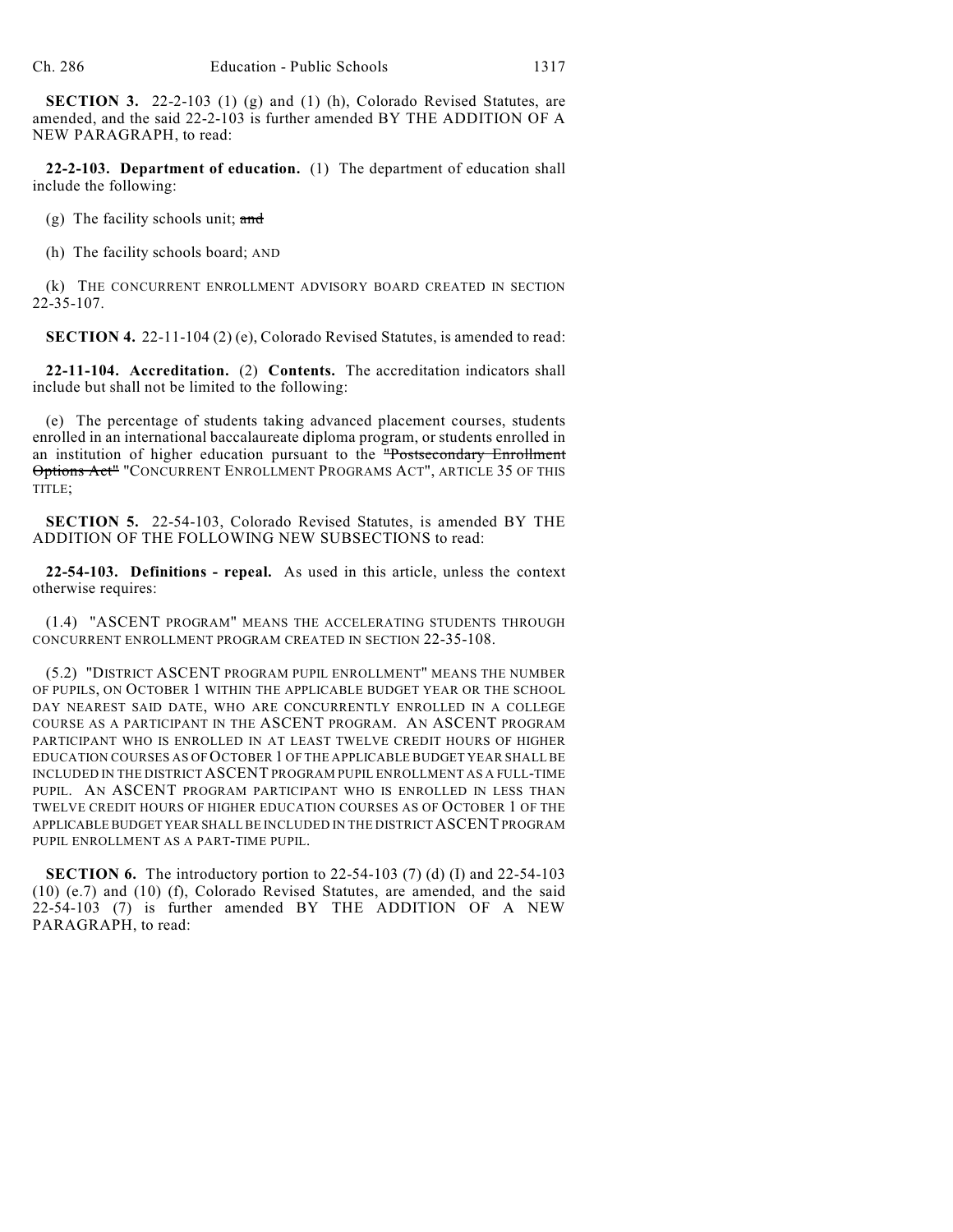**22-54-103. Definitions - repeal.** As used in this article, unless the context otherwise requires:

(7) "Funded pupil count" means:

(d) (I) For budget years commencing on and after July 1, 2008, BUT PRIOR TO JULY 1, 2009, the district's on-line pupil enrollment for the applicable budget year plus the district's preschool program enrollment for the applicable budget year plus the district's supplemental kindergarten enrollment for the applicable budget year plus the greater of:

(e) (I) FOR BUDGET YEARS COMMENCING ON AND AFTER JULY 1, 2009, THE DISTRICT'S ON-LINE PUPIL ENROLLMENT FOR THE APPLICABLE BUDGET YEAR PLUS THE DISTRICT'S PRESCHOOL PROGRAM ENROLLMENT FOR THE APPLICABLE BUDGET YEAR PLUS THE DISTRICT'S SUPPLEMENTAL KINDERGARTEN ENROLLMENT FOR THE APPLICABLE BUDGET YEAR PLUS THE DISTRICT'S ASCENT PROGRAM PUPIL ENROLLMENT FOR THE APPLICABLE BUDGET YEAR, PLUS THE GREATER OF:

(A) THE DISTRICT'S PUPIL ENROLLMENT FOR THE APPLICABLE BUDGET YEAR; OR

(B) THE AVERAGE OF THE DISTRICT'S PUPIL ENROLLMENT FOR THE APPLICABLE BUDGET YEAR AND THE DISTRICT'S PUPIL ENROLLMENT FOR THE IMMEDIATELY PRECEDING BUDGET YEAR; OR

(C) THE AVERAGE OF THE DISTRICT'S PUPIL ENROLLMENT FOR THE APPLICABLE BUDGET YEAR AND THE DISTRICT'S PUPIL ENROLLMENT FOR THE TWO IMMEDIATELY PRECEDING BUDGET YEARS; OR

(D) THE AVERAGE OF THE DISTRICT'S PUPIL ENROLLMENT FOR THE APPLICABLE BUDGET YEAR AND THE DISTRICT'S PUPIL ENROLLMENT FOR THE THREE IMMEDIATELY PRECEDING BUDGET YEARS; OR

(E) THE AVERAGE OF THE DISTRICT'S PUPIL ENROLLMENT FOR THE APPLICABLE BUDGET YEAR AND THE DISTRICT'S PUPIL ENROLLMENT FOR THE FOUR IMMEDIATELY PRECEDING BUDGET YEARS.

(II) NOTWITHSTANDING ANY PROVISION OF LAW TO THE CONTRARY, FOR PURPOSES OF SUBPARAGRAPH (I) OF THIS PARAGRAPH (e), A DISTRICT'S FUNDED PUPIL COUNT SHALL INCLUDE THE CERTIFIED PUPIL ENROLLMENT AND ON-LINE PUPIL ENROLLMENT OF EACH OPERATING INSTITUTE CHARTER SCHOOL FOR WHICH THE DISTRICT IS THE ACCOUNTING DISTRICT. THE DEPARTMENT OF EDUCATION SHALL ADD THE INSTITUTE CHARTER SCHOOL'S CERTIFIED PUPIL ENROLLMENT AND ON-LINE PUPIL ENROLLMENT TO THE FUNDED PUPIL COUNT OF THE DISTRICT PRIOR TO CALCULATING THE DISTRICT'S TOTAL PROGRAM PURSUANT TO SECTION 22-54-104.

(III) (A) NOTWITHSTANDING ANY PROVISION OF LAW TO THE CONTRARY, FOR PURPOSES OF SUBPARAGRAPH (I) OF THIS PARAGRAPH (e), FOR THE 2005-06, 2006-07, AND 2007-08 BUDGET YEARS, A DISTRICT'S PUPIL ENROLLMENT SHALL NOT INCLUDE A PUPIL WHO WAS PLACED IN A FACILITY, AS DEFINED IN SECTION 22-54-129 (1) (c), AND RECEIVED SERVICES THROUGH AN APPROVED FACILITY SCHOOL, AS DEFINED IN SECTION 22-54-129 (1) (a).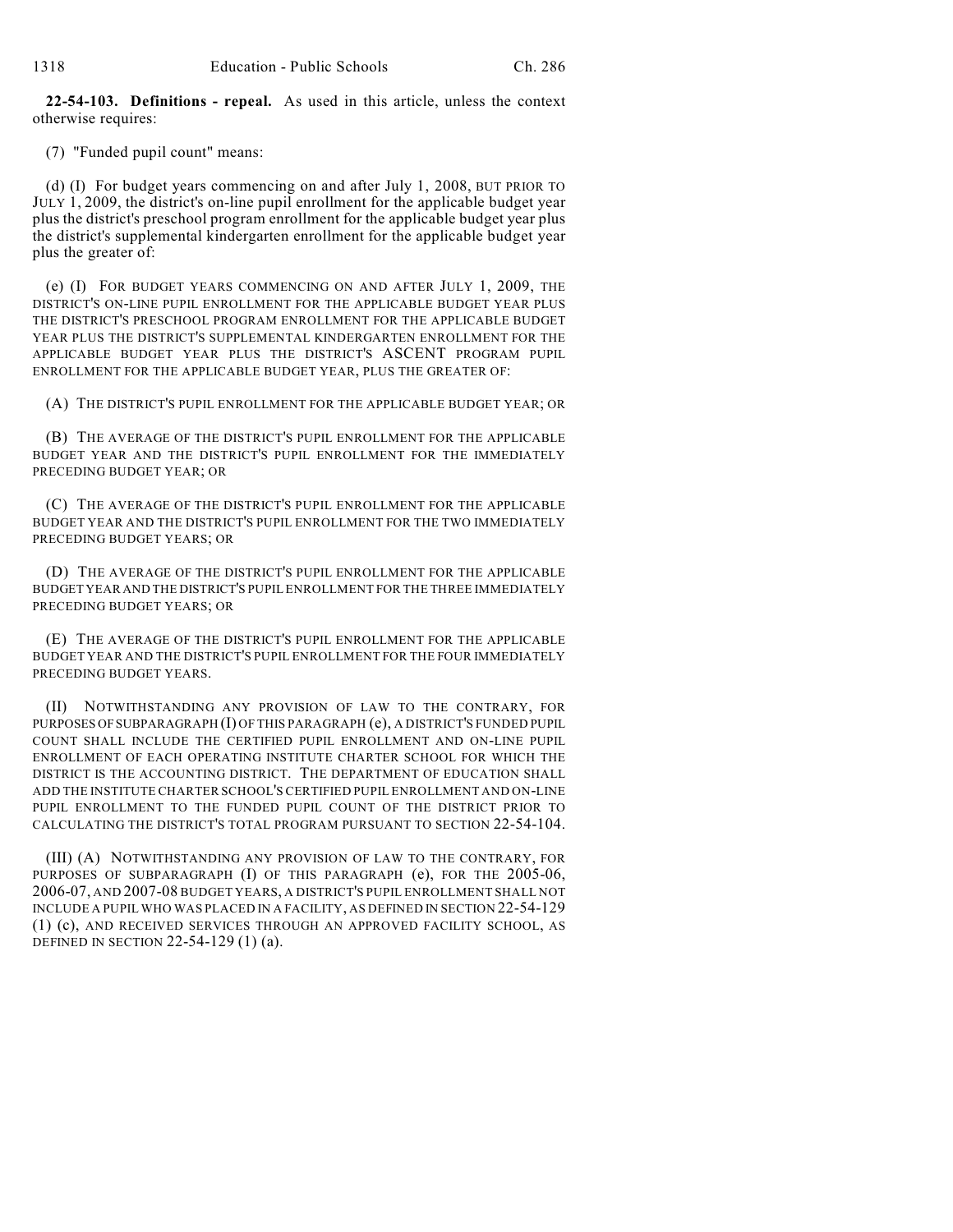(B) THIS SUBPARAGRAPH (III) IS REPEALED, EFFECTIVE JULY 1, 2012.

(IV) THE GENERAL ASSEMBLY HEREBY FINDS AND DECLARES THAT FOR THE PURPOSES OF SECTION 17 OF ARTICLE IX OF THE STATE CONSTITUTION, AVERAGING A DISTRICT'S PUPIL ENROLLMENT FOR THE APPLICABLE BUDGET YEAR AND THE DISTRICT'S PUPIL ENROLLMENT FOR THE FOUR IMMEDIATELY PRECEDING BUDGET YEARS PURSUANT TO SUB-SUBPARAGRAPH (E) OF SUBPARAGRAPH (I) OF THIS PARAGRAPH (e) IS A PROGRAM FOR ACCOUNTABLE EDUCATION REFORM AND MAY THEREFORE RECEIVE FUNDING FROM THE STATE EDUCATION FUND CREATED IN SECTION 17 (4) OF ARTICLE IX OF THE STATE CONSTITUTION.

 $(10)$  (e.7) A pupil who is enrolled in a fast college fast jobs education program pursuant to article 35.5 of this title and who is enrolled in at least twelve credit hours of higher education courses as of October 1 of the applicable budget year shall be included in the district's pupil enrollment as an eighty-five-percent-time pupil.

(f) In certifying the district's pupil enrollment to the state board pursuant to the provisions of section 22-54-112, the district shall specify the number of pupils enrolled in half-day kindergarten; the number of pupils enrolled in first grade through twelfth grade, specifying those who are enrolled as full-time pupils and those who are enrolled as less than full-time pupils; the number of expelled pupils receiving educational services pursuant to section 22-33-203; the number of pupils enrolled in the district's preschool program; the number of pupils receiving educational programs under the "Exceptional Children's Educational Act", article 20 of this title; the number of at-risk pupils. and the number of pupils enrolled in at least twelve credit hours of higher education courses as of October 1 of the applicable budget year through a fast college fast jobs education program pursuant to article 35.5 of this title.

**SECTION 7.** The introductory portion to 22-54-104 (2) (a) (VIII), Colorado Revised Statutes, is amended, and the said  $22-54-104(2)(a)$  is further amended BY THE ADDITION OF A NEW SUBPARAGRAPH, to read:

**22-54-104. District total program.** (2) (a) (VIII) Except as otherwise provided in this subsection  $(2)$ , subsection  $(6)$  of this section, or section  $22-54-104.3$ , a district's total program for the 2007-08 budget year and budget years thereafter AND THE 2008-09 BUDGET YEAR shall be the greater of the following:

(IX) EXCEPT AS OTHERWISE PROVIDED IN THIS SUBSECTION (2), SUBSECTION (6) OF THIS SECTION, OR SECTION 22-54-104.3, A DISTRICT'S TOTAL PROGRAM FOR THE 2009-10 BUDGET YEAR AND BUDGET YEARS THEREAFTER SHALL BE THE GREATER OF THE FOLLOWING:

(A) (DISTRICT PER PUPIL FUNDING X (DISTRICT FUNDED PUPIL COUNT - DISTRICT ON-LINE PUPIL ENROLLMENT - DISTRICT ASCENT PROGRAM PUPIL ENROLLMENT)) + DISTRICT AT-RISK FUNDING + DISTRICT ON-LINE FUNDING + DISTRICT ASCENT PROGRAM FUNDING; OR

(B) (MINIMUM PER PUPIL FUNDING X (DISTRICT FUNDED PUPIL COUNT - DISTRICT ON-LINE PUPIL ENROLLMENT - DISTRICT ASCENT PROGRAM PUPIL ENROLLMENT))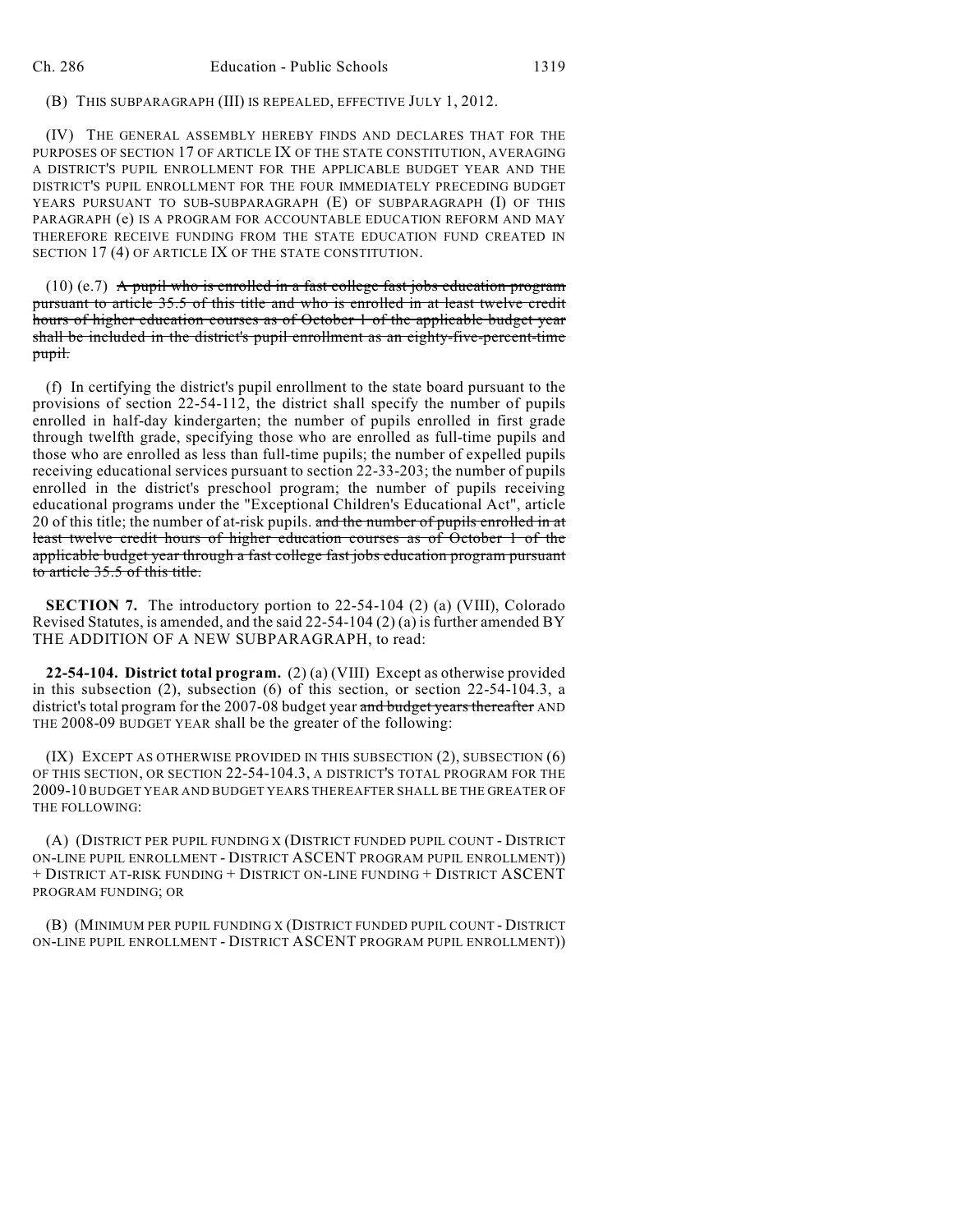+ DISTRICT ON-LINE FUNDING + DISTRICT ASCENT PROGRAM FUNDING.

**SECTION 8.** 22-54-104 (3.5) (d) (II) (A), Colorado Revised Statutes, is amended, and the said 22-54-104 (3.5) (d) is further amended BY THE ADDITION OF A NEW SUBPARAGRAPH, to read:

**22-54-104. District total program.** (3.5) Minimum per pupil funding shall be:

(d) (II) (A) As used in this subsection  $(3.5)$ , FOR THE 2008-09 BUDGET YEAR, "minimum per pupil funding base" means the total of the calculation specified in sub-subparagraph (B) of this subparagraph (II) for all districts for the budget year divided by the statewide funded pupil count minus the statewide on-line pupil enrollment, for said budget year.

(III) (A) AS USED IN THIS SUBSECTION (3.5), FOR THE 2009-10 BUDGET YEAR AND BUDGET YEARS THEREAFTER, "MINIMUM PER PUPIL FUNDING BASE" MEANS THE TOTAL OF THE CALCULATION SPECIFIED IN SUB-SUBPARAGRAPH (B) OF THIS SUBPARAGRAPH (III) FOR ALL DISTRICTS FOR THE BUDGET YEAR DIVIDED BY THE STATEWIDE FUNDED PUPIL COUNT MINUS THE STATEWIDE ON-LINE PUPIL ENROLLMENT AND MINUS THE STATEWIDE ASCENT PROGRAM PUPIL ENROLLMENT, FOR SAID BUDGET YEAR.

(B) THE FOLLOWING CALCULATION SHALL BE USED FOR THE PURPOSE OF DETERMINING THE MINIMUM PER PUPIL FUNDING BASE PURSUANT TO THIS SUBPARAGRAPH (III):

(DISTRICT PER PUPIL FUNDING X (DISTRICT FUNDED PUPIL COUNT - DISTRICT ON-LINE PUPIL ENROLLMENT - DISTRICT ASCENT PROGRAM PUPIL ENROLLMENT)) + DISTRICT AT-RISK FUNDING.

**SECTION 9.** 22-54-104, Colorado Revised Statutes, is amended BY THE ADDITION OF A NEW SUBSECTION to read:

**22-54-104. District total program.** (4.7) (a) FOR THE 2009-10 BUDGET YEAR AND BUDGET YEARS THEREAFTER, A DISTRICT'S ASCENT PROGRAM FUNDING SHALL BE DETERMINED IN ACCORDANCE WITH THE FOLLOWING FORMULA:

(DISTRICT ASCENT PROGRAM PUPIL ENROLLMENT X \$6,135, OR AN AMOUNT DETERMINED PURSUANT TO PARAGRAPH (b) OF THIS SUBSECTION (4.7))

(b) FOR THE 2010-11 BUDGET YEAR AND BUDGET YEARS THEREAFTER, THE DOLLAR AMOUNT SET FORTH IN PARAGRAPH (a) OF THIS SUBSECTION (4.7) SHALL BE INCREASED BY THE PERCENTAGE BY WHICH THE STATEWIDE BASE PER PUPIL FUNDING FOR THAT BUDGET YEAR, AS SPECIFIED IN PARAGRAPH (a) OF SUBSECTION (5) OF THIS SECTION, IS INCREASED OVER THE STATEWIDE BASE PER PUPIL FUNDING FOR THE 2007-08 BUDGET YEAR, AS SPECIFIED IN SUBPARAGRAPH (XIV) OF PARAGRAPH (a) OF SUBSECTION (5) OF THIS SECTION. THE AMOUNT SHALL BE ROUNDED TO THE NEAREST DOLLAR.

**SECTION 10.** 22-54-112 (2) (a), Colorado Revised Statutes, is amended to read: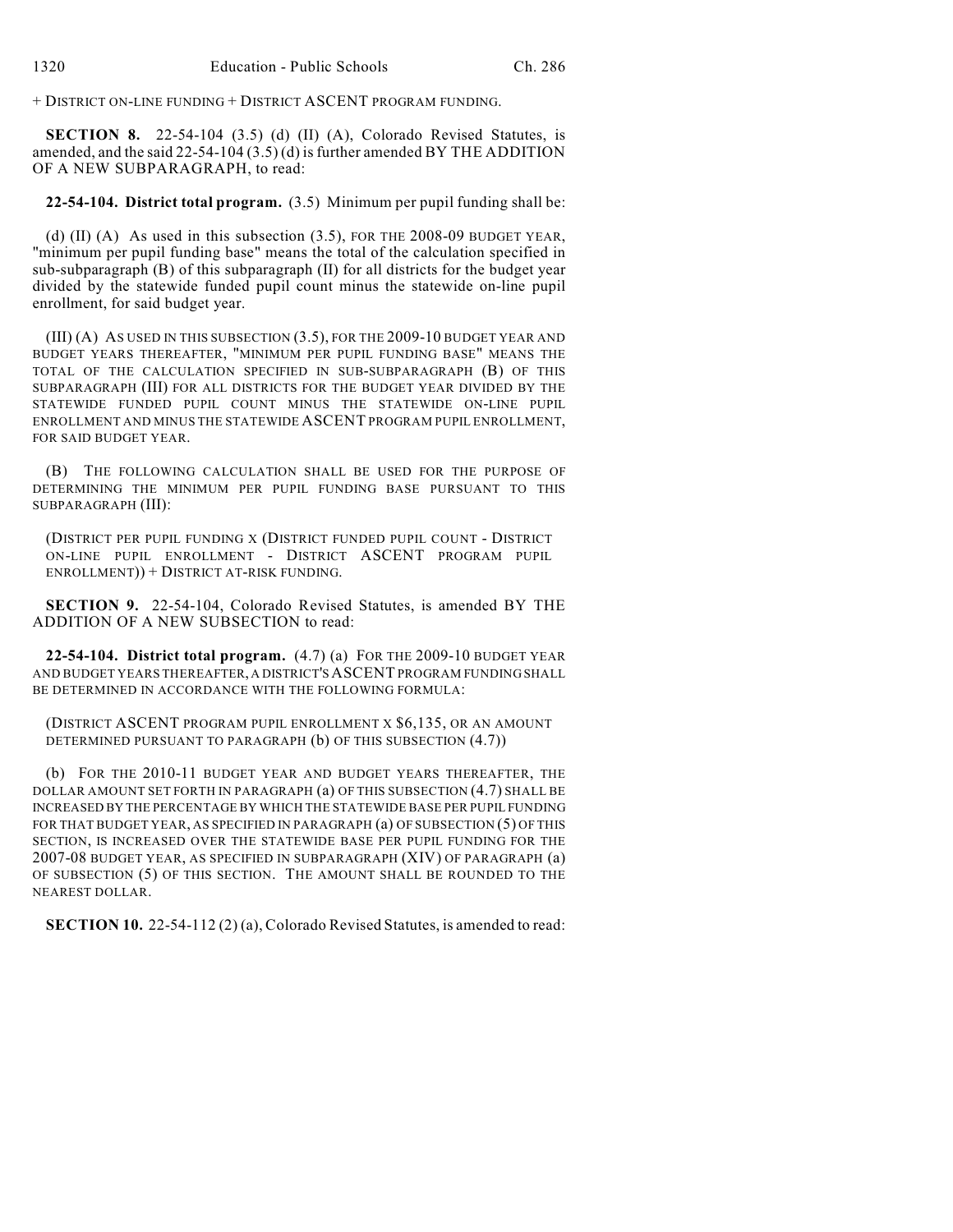**22-54-112. Reports to the state board.** (2) (a) On or before November 10 of each year, the secretary of the board of education of each district shall certify to the state board the pupil enrollment, the on-line pupil enrollment, THE ASCENT PROGRAM PUPIL ENROLLMENT, and the preschool and kindergarten program enrollment of the district taken in the preceding October or previously in November.

**SECTION 11.** 23-18-202 (5) (c) (I) (B) and (5) (f), Colorado Revised Statutes, are amended, and the said 23-18-202 (5) (c) is further amended BY THE ADDITION OF A NEW SUBPARAGRAPH, to read:

**23-18-202. College opportunity fund - appropriations - payment of stipends - reimbursement.** (5) (c) (I) An eligible undergraduate student shall not receive a stipend from the college opportunity fund for more than one hundred forty-five credit hours during the eligible undergraduate student's lifetime; except that:

(B) For credit hours initiated on or after July 1, 2006, an eligible undergraduate student may receive stipend payments for basic skills courses, as defined in section 23-1-113 (1) (b) (II) (A.7) AND courses taken pursuant to the  $\frac{10000 \text{ m}}{10000 \text{ m}}$ Enrollment Options Act", article 35 of title 22, C.R.S.; and high school fast-track courses taken pursuant to section 22-34-101, C.R.S. "CONCURRENT ENROLLMENT PROGRAMS ACT", ARTICLE 35 OF TITLE 22, C.R.S. FOR A STUDENT WHO ENROLLS IN A COURSE AT AN INSTITUTION OF HIGHER EDUCATION PURSUANT TO THE "CONCURRENT ENROLLMENT PROGRAMS ACT", ARTICLE 35 OF TITLE 22,C.R.S., THE STUDENT LOAN DIVISION IN THE DEPARTMENT SHALL RECORD THE STUDENT'S UNIQUELY IDENTIFYING STUDENT NUMBER BEFORE SUBMITTING A STIPEND PAYMENT ON BEHALF OF THE STUDENT. Stipend payments received for the basic skills courses specified in this sub-subparagraph (B) shall not apply to the lifetime limitation of one hundred forty-five credit hours.

(III) FOR AN ELIGIBLE UNDERGRADUATE STUDENT WHO HAS COMPLETED ONE OR MORE COLLEGE COURSES WHILE ENROLLED IN HIGH SCHOOL PURSUANT TO THE "CONCURRENT ENROLLMENT PROGRAMS ACT", ARTICLE 35 OF TITLE 22,C.R.S., OR WHILE DESIGNATED BY THE DEPARTMENT OF EDUCATION AS AN ASCENT PROGRAM PARTICIPANT PURSUANT TO SECTION 22-35-108,C.R.S., ALL COLLEGE-LEVEL CREDIT HOURS EARNED BY THE STUDENT DURING SUCH ENROLLMENT SHALL COUNT AGAINST THE LIFETIME LIMITATION DESCRIBED IN SUBPARAGRAPH (I) OF THIS PARAGRAPH (c); EXCEPT THAT CREDIT HOURS EARNED FROM ENROLLMENT IN A BASIC SKILLS COURSE, AS DEFINED IN SECTION  $23-1-113(1)$  (b) (II)  $(A.7)$ , SHALL NOT COUNT AGAINST THE LIFETIME LIMITATION.

(f) Notwithstanding the lifetime-credit-hour limitation established pursuant to paragraph (c) of this subsection (5) and in addition to the provisions of paragraph (e) of this subsection (5), a state institution of higher education may annually grant a one-year waiver of the lifetime-credit-hour limitation for up to five percent of the eligible undergraduate students enrolled in the state institution of higher education. In granting the waivers under this paragraph (f), the state institution of higher education shall, upon request, grant a waiver to an eligible undergraduate student for courses taken pursuant to the "Postsecondary Enrollment Options Act", article 35 of title 22, C.R.S., and high school fast-track courses taken pursuant to section 22-34-101, C.R.S. "CONCURRENT ENROLLMENT PROGRAMS ACT", ARTICLE 35 OF TITLE 22, C.R.S. For any remaining portion of the institution's five percent of